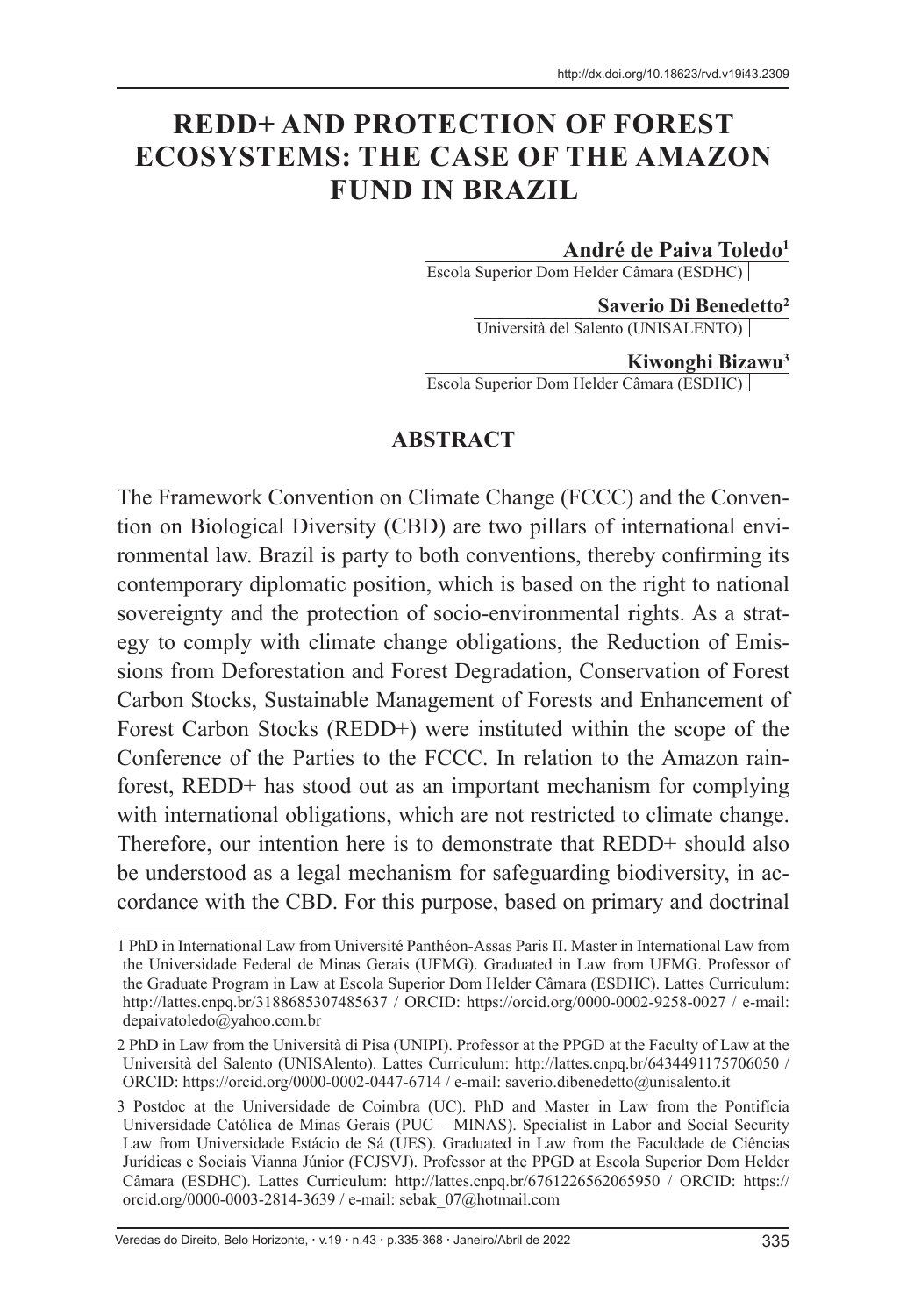sources, a specific analysis of the Amazon Fund experience is carried out and the conclusion is that REDD+ is effectively an instrument to protect the Brazilian Amazon beyond the limits of the law on climate change, addressing the specific duties related to the conservation of biodiversity.

**Keywords:** biodiversity; forests; Amazon Fund; climate change; REDD+.

# *REDD+ E PROTEÇÃO DE ECOSSISTEMAS FLORESTAIS: O CASO DO FUNDO AMAZÔNIA NO BRASIL*

# *RESUMO*

*A Convenção-Quadro sobre Mudanças Climáticas (CQMC) e a Convenção sobre Diversidade Biológica (CDB) são dois pilares do direito internacional ambiental. O Brasil é parte de ambas as convenções, confirmando sua posição diplomática contemporânea, fundada no direito à soberania nacional e na proteção de direitos socioambientais. Como estratégia de cumprimento das obrigações sobre mudanças climáticas, instituiu-se, no âmbito da Conferência das Partes da CQMC, a Redução das Emissões Provenientes do Desmatamento e da Degradação Florestal, Conservação dos Estoques de Carbono Florestal, Manejo Sustentável de Florestas e Aumento de Estoques de Carbono Florestal (REDD+). Em relação à floresta amazônica, a REDD+ tem se destacado como importante mecanismo de cumprimento de obrigações internacionais, que não se restringem às mudanças climáticas. Intenta-se, portanto, demonstrar que a REDD+ deve ser entendida também como mecanismo jurídico de proteção da biodiversidade, em conformidade com a CDB. Para tanto, a partir de fontes primárias e doutrinárias, faz-se uma análise específica da experiência do Fundo Amazônia para concluir que a REDD+ é efetivamente um instrumento de proteção da Amazônia brasileira para-além dos limites do direito sobre mudanças climáticas, alcançando os vínculos jurídicos próprios à conservação da biodiversidade.*

*Palavras-chave: biodiversidade; florestas; Fundo Amazônia; mudança climática; REDD+.*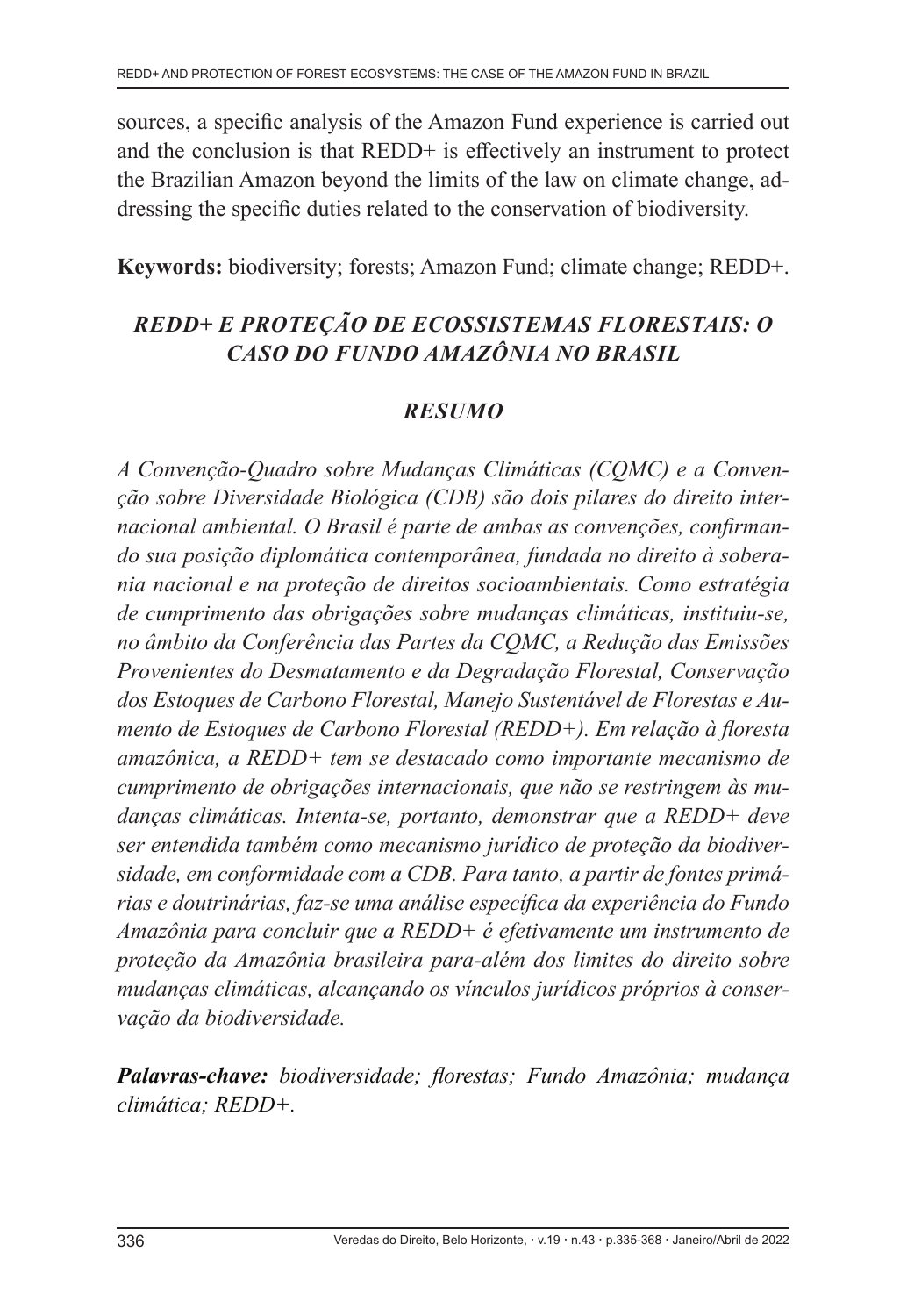#### **INTRODUCTION**

Between June 3 and 14, 1992, Rio de Janeiro hosted the United Nations Conference on Environment and Development (Eco-92), whose legal consequences are very important. It was at that moment that two international treaties were adopted, becoming pillars of international environmental law, namely the Convention on Biological Diversity (CBD) and the Framework Convention on Climate Change (FCCC).

The adoption of these two instruments represented a unique movement towards the specialization of environmental legal norms. As of 1992, on the one hand, the legal-environmental branch was dedicated to the conservation of biodiversity and, on the other hand, the fight against the greenhouse effect was the central regulatory element. This did not mean, however, that there was no intersection between these legal-environmental branches. On the contrary, it is inherent to environmental integrality that the treatment of biodiversity has climatic consequences, and vice versa. The interaction between the global and the local is clear when it comes to protecting the natural environment.

The Amazon forest is one of those places that, despite being placed in a specific territorial context, is also a source of regional and global interest. Indeed, the Amazon, seen as a specific ecosystem space, is located within the borders of nine different States, which – except for one – are parties to the 1978 Amazon Cooperation Treaty. As well as the Brazilian Amazon, there is also the Bolivian, Colombian, Ecuadorian, Guyanese, Peruvian, Surinamese, Venezuelan and  $-$  even  $-$  the French Amazon<sup>4</sup>. Due to the international sharing of the Amazon ecosystem unit, the measures adopted internally by a State are of interest to other States in the region, as there is constant concern about their possible transboundary impacts.

The broader regional implications are easily seen, as a good part of the moisture that is carried by the air currents to the South originates in the Amazon, reaching the Rio da Prata basin. The Amazon hydrological cycle is, therefore, very important for the rainfall regime, which runs from the Brazilian Midwest to the Argentine North, including Uruguay. Convective activity over this huge South American region is influenced by the circulation of moisture through the southern band of the Amazon basin, carried out by low-level jets west of the Andes Mountain Range.

<sup>4</sup> Precisely France is not a party to the Amazon Cooperation Treaty, signed in 1978, in force since 1980. Roughly speaking, this international treaty corresponded to a diplomatic reaction of the Southern Amazonian States against the eventual attempt to internationalize the Amazon by the States of the North, justified in the environmentalist rhetoric consolidated at the United Nations Conference on the Human Environment, held in 1972 in Stockholm.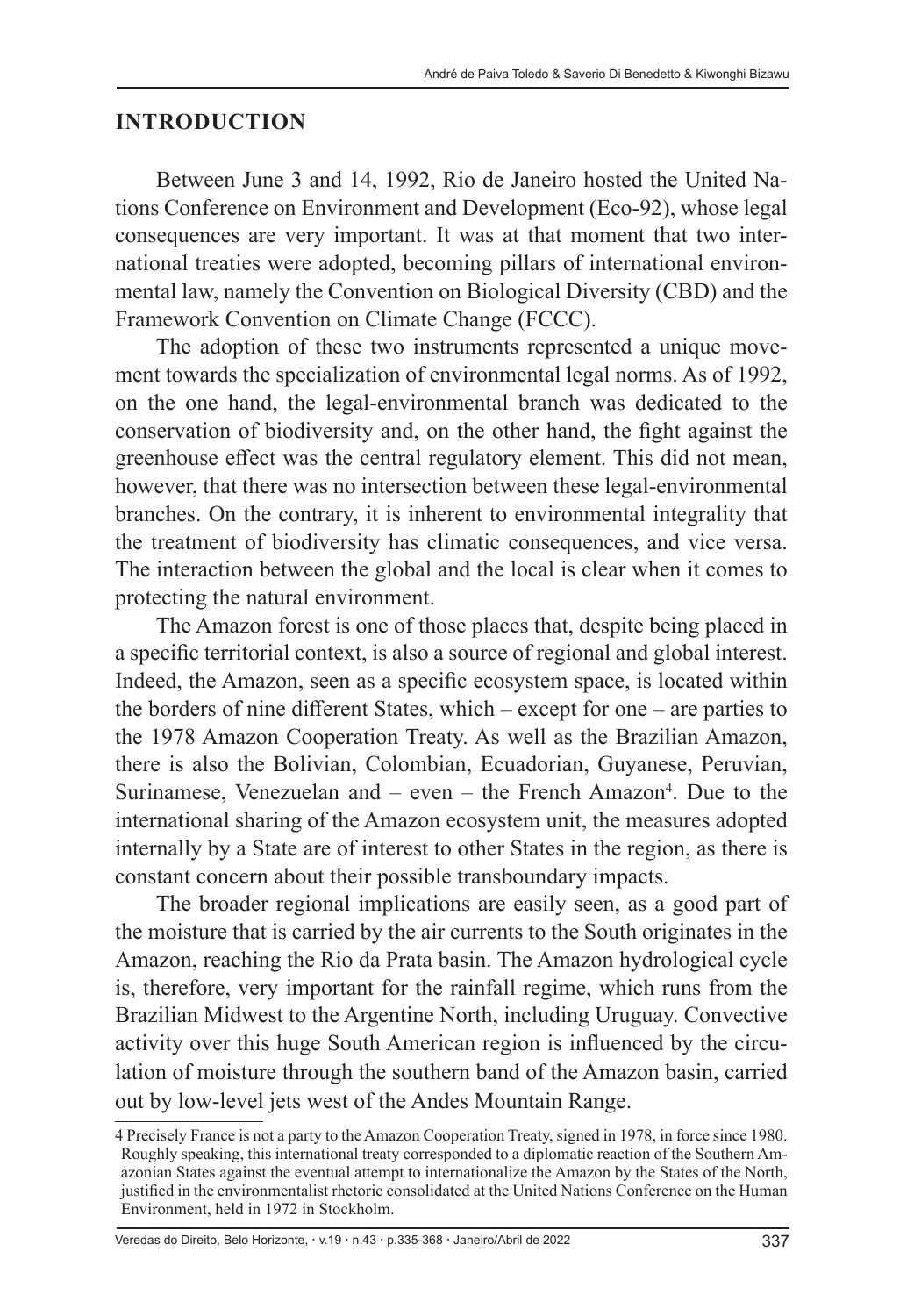At the global level, the conservation of biological diversity is a common concern of humanity, under the terms of the preamble of the CBD. Applying this principle to the object of this work, it is of interest to humanity as a whole, legally identified with the international community, that the Amazonian biodiversity is preserved.

However, it is in the international legal order on climate change, founded on the FCCC, that the Amazon issue is challenging due to the global impacts. Indeed, the conservation of the Amazon is directly related to greenhouse gas (GHG) emissions, as it is based on the storage in the forest of gigantic amounts of carbon that, once burned, is eliminated into the atmosphere in the form of GHG. Thus, combating deforestation and burning of the Amazon forest has a double international benefit. First, it prevents the emission of carbon dioxide into the atmosphere and, second, it contributes to the continent's hydrological balance.

In the case of Brazil, the destruction of the Amazon must be understood according to the logic of capitalist production, that is, it is a systemic unfolding of the local interactions of holders of real rights over rural properties, supported by the State. These economic actors intend to enter the valued international commodity market, especially soybeans, beef and wood, supplying the dollarized demand. Such interactions are supported by public policies and private initiatives, based on credit, tax exemptions and investment in infrastructure, which have guaranteed the inflow of dollars into Brazil and, consequently, the stability of the Brazilian trade balance.

It is verified, therefore, that the conservation of the Amazon forest, as a strategy to combat the climate emergency, would only be possible in the short term, also taking into account local and national economic interests. In an international context of lack of socioeconomic development in the vast majority of Amazonian countries<sup>5</sup>, combined with a predominance  $$ at least on the American continent – of neoliberal economic policies, this aspect becomes even more dramatic.

Thus, in view of the preservation of the Amazon, it must be interesting, in economic terms, for the local agent – whether the owner or the possessor, legal or even illegal – to keep the forest standing. With this aim, in the context of the application and improvement of the international legal order on climate change, from the annual Conference of the Parties (COP), it was created at the COP 14 of the FCCC, in 2008, in Poznan, the

<sup>5</sup> According to the ecological criterion, the largest Amazonian countries are Brazil (60.7%), Peru (11.3%), Bolivia (8.2%), Colombia (6.6%) and Venezuela (5.7%). In turn, Ecuador, France, Guyana and Suriname together account for 7.5% of the Amazon biome.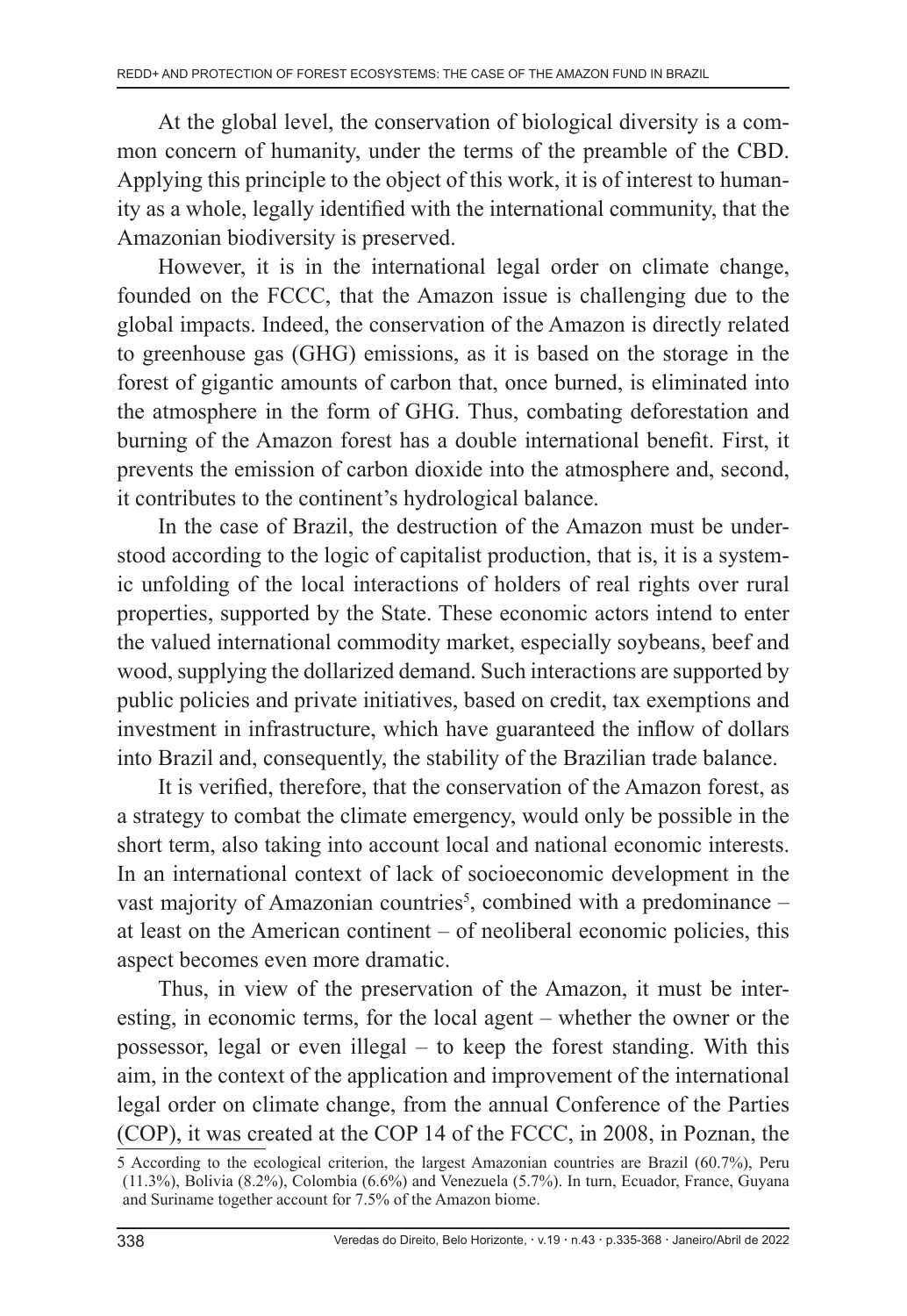*Reduction of Emissions from Deforestation and Forest Degradation, Conservation of Forest Carbon Stocks, Sustainable Management of Forests and Enhancement of Forest Carbon Stocks* (REDD+), which aims to be an international financing mechanism, in developing countries – as is the case of most Amazonian countries –, of projects for the sustainable use of natural resources, thus reducing GHG emissions into the atmosphere.

For some years now, REDD+ has been applied in the Brazilian Amazon, notably with the Amazon Fund, which promotes a series of local projects with a view to achieving ecologically sustainable socio-economic development. The primary objective of applying REDD+ in the Brazilian Amazon is to reduce GHG emissions and increase forest carbon stocks, which is in line with the FCCC's own system.

Despite being a mechanism created in view of the effectiveness of the obligations contained in the provisions of the FCCC, which are not confused with the purpose of the CBD, it is possible to identify the existence of REDD+ developments in favor of the conservation of the forest ecosystem, as well demonstrated by Goal 15 of the Aichi Biodiversity Goals, adopted in 2010, during the COP 10 of the CBD, held in Nagoya.

That is why, at the United Nations (UN) Secretary-General's Climate Summit in 2014, the New York Declaration on Forests (New York Declaration) was adopted, recognizing the importance of ecosystem conservation. forests to combat climate change. Combating climate change and protecting biological diversity are two sides of the same coin (UN, 2014).

In this sense, more recently, during the FCCC COP 26, held in Glasgow, in 2021, the Declaration on Forests and Land Use<sup>6</sup> (Glasgow Declaration) was adopted, which indicates the reversal of deforestation as a biodiversity and climate conservation strategy (UNFCCC, 2021).

When it comes to the protection of Amazonian biological diversity, which is an obligation assumed by the Brazilian State through various international legal instruments such as, for example, the Amazon Cooperation Treaty and the CBD, which is not to be confused with the commitments made by the country within the scope of FCCC, one questions the relevance of REDD+ as a strategic instrument for compliance with this and those international treaties. In short: can REDD+ be an instrument for the effectiveness not only of the FCCC, but also of the CBD?

To answer this question, we analyzed public documents from the Brazilian State and doctrinal texts on the management of the Amazon Fund,

<sup>6</sup> The Brazilian State is a signatory to the Declaration of Glasgow.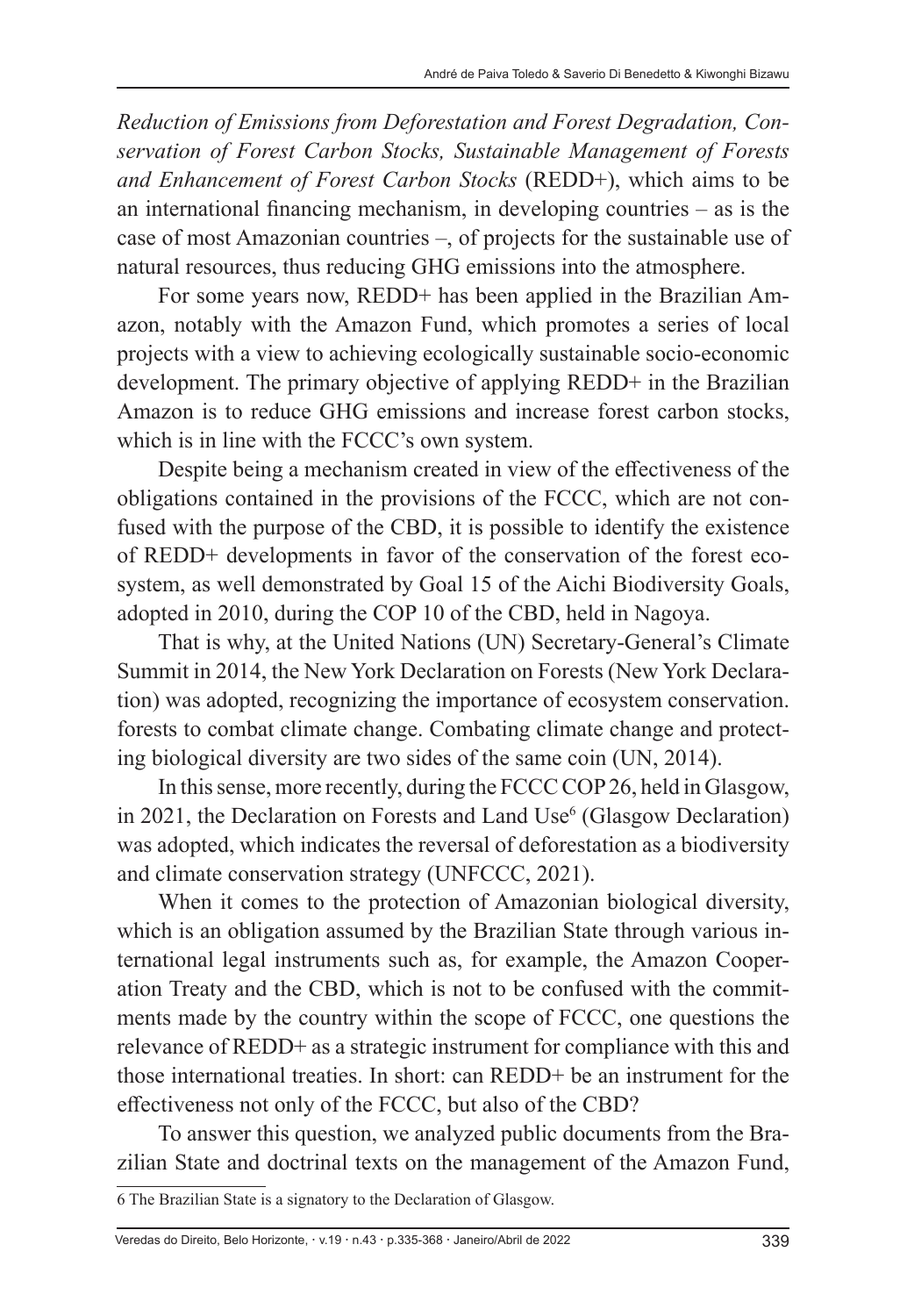which is the main REDD+ strategy in Brazil, under the terms of the FCCC, in order to verify the existence of positive developments for the protection of Amazonian forest ecosystems, under the terms of the CBD. The hypothesis, which was confirmed at the end, is positive, that is, there is significant adequacy of REDD+ as a mechanism for fulfilling Brazil's obligations in relation to the CBD. Therefore, REDD+ is an instrument for implementing the CBD, despite having been constituted under the aegis of the FCCC.

# **1 THE FRAMEWORK CONVENTION ON CLIMATE CHANGE AND ITS OPERATIVE INSTRUMENTS**

Between the late 1970s and the early 1980s, the international scientific community began to assume that the variation in the Earth's average temperature, perceptible a few years ago, had an anthropic origin. In 1988, the World Meteorological Organization and the UN Environment Program (UNEP) established the Intergovernmental Panel on Climate Change (IPCC), whose mission is to study the causes of climate change and the weight of human activities in this phenomenon. In the same period, the UN General Assembly declared that climate change was a *common concern of humanity* and boosted the negotiation process between States, through the convening of Eco-92, which culminated in the conclusion of the FCCC (UN, 1988). Adopted at the same conference, the CBD establishes in its preamble that environmental preservation and the conservation of biodiversity are a common concern of humanity (TOLEDO; BIZAWU, 2019).

At the heart of IPCC investigations and FCCC provisions is the idea that the main cause of climate change and the increase in planetary temperatures is the worsening of the greenhouse effect, caused by the increase in GHG emissions into the atmosphere<sup>7</sup> as a result of human activities.

It is important to note that many different human activities can cause GHG emissions. Pursuant to art. 4, paragraph 1, *c*, of the FCCC, States parties must collaborate for sustainable development in order to control, reduce or prevent the emission of GHG, in all relevant sectors, including the forestry sector or forestry activities. In this case, it is the deforestation and burning of forests, which release large volumes of  $CO<sub>2</sub>$  into the atmosphere. Furthermore, with regard to forests, the FCCC refers to the concept of a sink as a process capable of removing GHG from the atmosphere.<sup>8</sup>

<sup>7</sup> Pursuant to art. 1, § 5, of the FCCC, "'Greenhouse gases' means those gaseous constituents of the atmosphere, both natural and anthropogenic, that absorb and re-emit infrared radiation".

<sup>8</sup> Pursuant to art. 1, § 8, of the FCCC, "'Sink' means any process, activity or mechanism which removes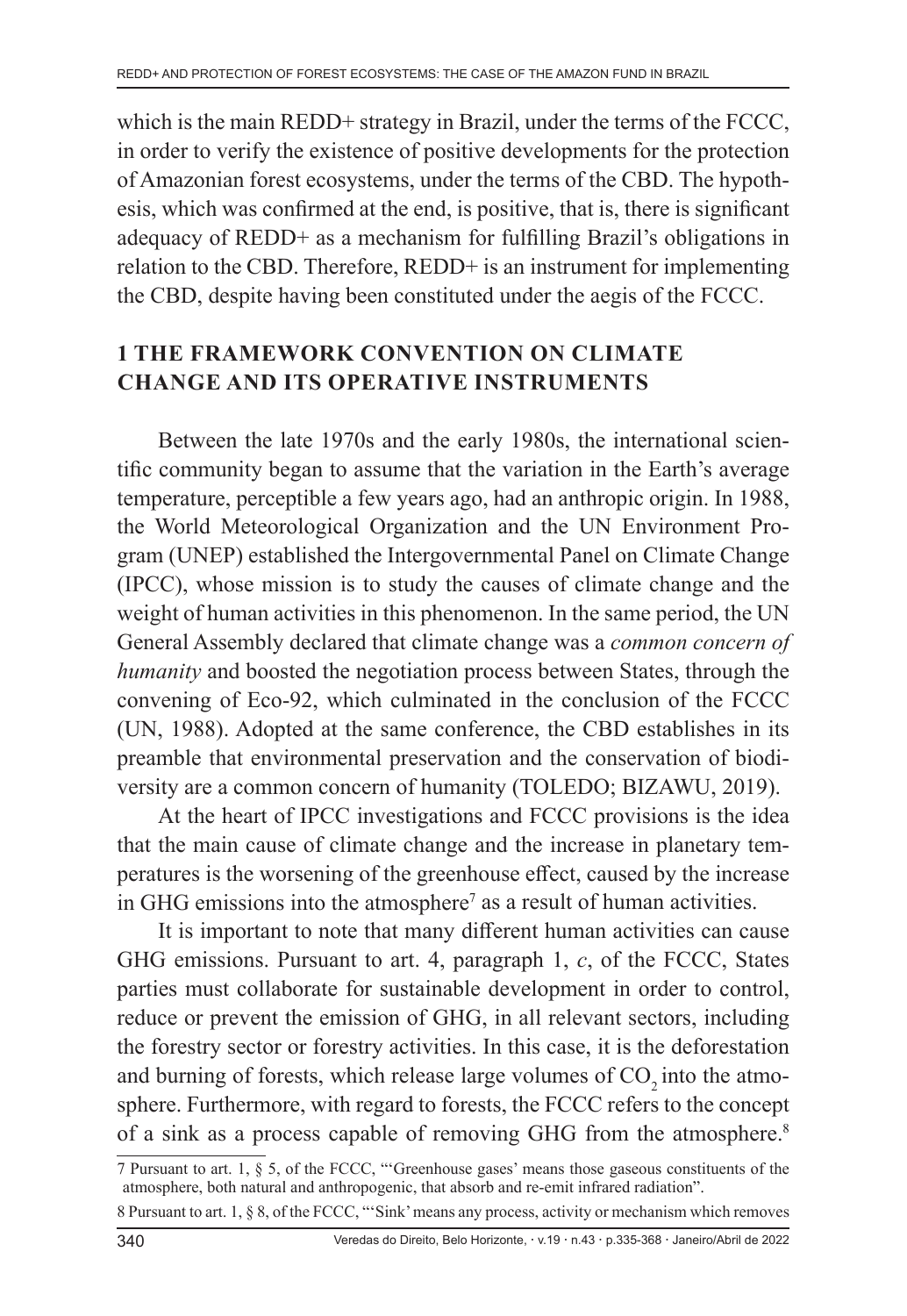One of the most important sinks on the planet are forests, which remove CO 2 through the process of photosynthesis (NOBRE; NOBRE, 2002).

The FCCC, being a framework convention, provides general obligations for States parties. These general obligations are provided for in the aforementioned art. 4, in whose  $\S$  1 there are only obligations of promotion and cooperation, without an effective normative meaning. Paragraph 2, on the other hand, provides, according to the basic principle of common but differentiated responsibilities, more specific obligations assumed by the more developed States<sup>9</sup>, where GHG emissions should be reduced to the level verified in 1990, without the existence of counterparts on the part of the less developed States. However, these differentiated obligations are accompanied by a flexibility formula, guaranteeing to the States the discretion in the choice of measures, without quantitative indications. After all, the legal nature of the FCCC indicates that the obligations of States parties should actually be set out in instruments decided upon during future COPs, which take place annually, as of the entry into force of the FCCC<sup>10</sup>.

In this systemic context, during COP 3, a protocol was adopted to the FCCC, known as the Kyoto Protocol, which essentially provides for two types of innovative actions (BRASIL, 2005). First, it imposes quantitative limits on GHG emissions<sup>11</sup> by industrialized states<sup>12</sup>. Second, it establishes three specific instruments to facilitate States Parties to meet their GHG emission reduction obligations, namely the Clean Development Mechanism (CDM), Joint Implementation (JI) and Emissions Trading (ET). These are instruments inspired by a market logic and characterized by flexibility. In particular, CDM initiatives allow states listed in Annex I of the FCCC to carry out GHG emission reduction projects in developing states, i.e. those not listed in Annex I<sup>13</sup>. Thus, developed States can obtain carbon

13 Brazil and the other Latin American States are not listed in Annex I of the FCCC.

a greenhouse gas, an aerosol or a precursor of a greenhouse gas from the atmosphere".

<sup>9</sup> In Annex I of the FCCC, the most industrialized states are listed.

<sup>10</sup> The COP is the decision-making body established within the framework of the FCCC, in which all States Parties participate directly. The COP is empowered to verify compliance with the FCCC and all other legal instruments adopted by the COP. Since the FCCC came into force on March 21, 1994, COP 1 took place in 1995 in Berlin. Due to the COVID-19 pandemic, in 2021, COP 26 was held in Glasgow. Between 7 and 18 November 2022, COP 27 will be held in Sharm El-Sheikh.

<sup>11</sup> Annex A of the Kyoto Protocol lists the six gases that cause the greenhouse effect (BRASIL, 2005).

<sup>12</sup> Pursuant to art. 3, § 1, of the Kyoto Protocol, "The Parties included in Annex I shall, individually or jointly, ensure that their aggregate anthropogenic carbon dioxide equivalent emissions of the greenhouse gases listed in Annex A do not exceed their assigned amounts, calculated pursuant to their quantified emission limitation and reduction commitments inscribed in Annex Band in accordance with the provisions of this Article, with a view to reducing their overall emissions of such gases by at least 5 per cent below 1990 levels in the commitment period 2008 to 2012" (BRASIL, 2005).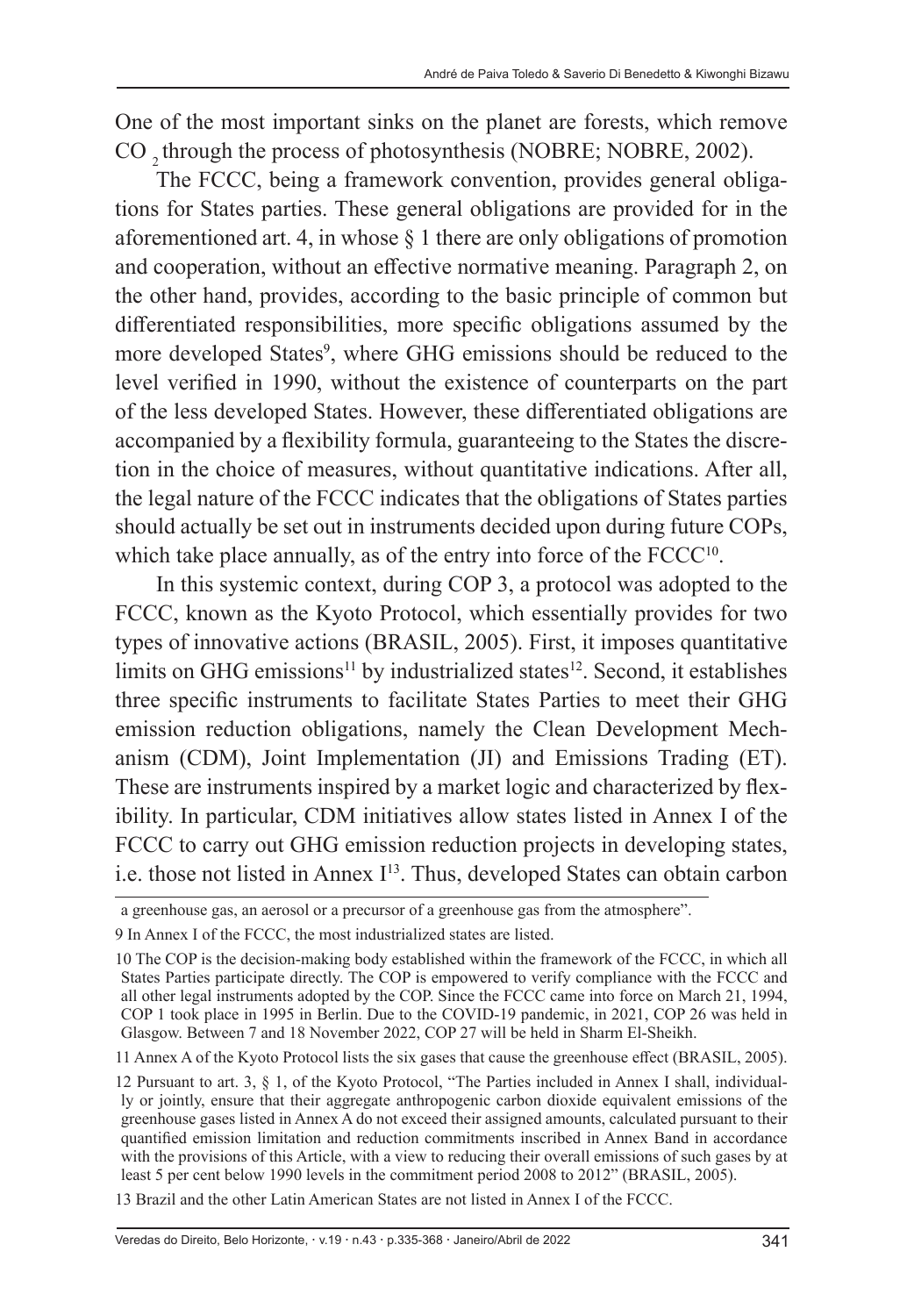credits to be used to fulfill their conventional obligations. In essence, JI initiatives do the same, provided they are established exclusively between developed countries. On the other hand, ET initiatives allow States to negotiate the credits obtained either directly or indirectly, establishing a true carbon market.

The Kyoto Protocol represents a fundamental transformation of the fight against climate change at the international level. However, this international legal instrument faced two important barriers. On the one hand, the concrete implementation of the obligations was difficult and the results of the flexibility instruments were below expectations. On the other hand, the departure of important States, in the first years of the 21st century, and the exclusion of all developing countries, in the 1990s, implied the exclusion of countries that, from the 2000s, were characterized by a strong increase of GHG emissions on a global scale, in particular China and India (BARBADO; LEAL, 2021).

In that period, the COPs produced important results in several thematic areas, such as technology transfer and also the identification of forest preservation as a strategy to combat GHG emissions (BIRNIE; BOYLE; REDGWELL, 2009). In 2008, for example, in Poznan, COP 14 instituted REDD+, which refers to actions to reduce GHG emissions from deforestation and forest degradation through the conservation of carbon stocks, sustainable management of forests and the enhancement of forest carbon stocks.

Five years later, in Warsaw, the COP 19 took seven decisions on methodological, institutional and financial elements of REDD+ (RECIO, 2014). Known as the Warsaw Framework for REDD+, this international mechanism aims to direct financial incentives to developing States that are facing the greenhouse effect by combating deforestation (BRASIL, 2014).

In any case, at the international level, the most important step taken in regulatory terms to combat GHG emissions took place in 2015, during COP 21. At this conference, the Paris Agreement was signed, through which all UN member states, irrespective of their degree of development – including those absent from the Kyoto Protocol, such as the United States, China and India – have committed to reducing their GHG emissions from individual targets (BRASIL, 2017).

The Paris Agreement indicates the general objective of reducing GHG emissions only to keep global warming between 1.5  $\degree$ C and 2  $\degree$ C in relation to the pre-industrial level, without indicating specific temperature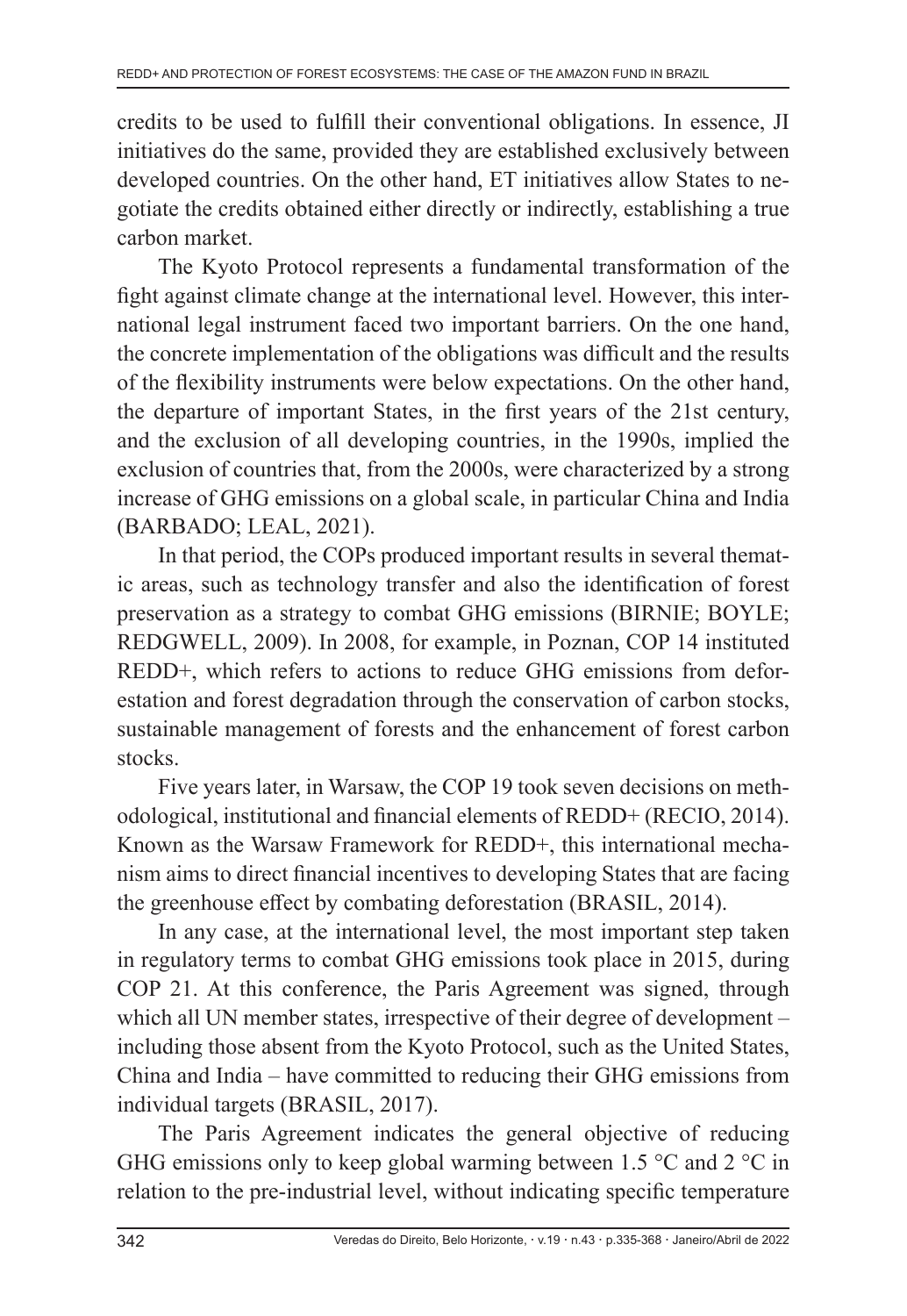objectives for each party (BRASIL, 2017). The most important provisions are found in arts. 3 and 4 of the Agreement, which provide for each party the obligation to determine their levels of GHG reduction in the perspective of that objective (BRASIL, 2017). In addition, States Parties must maintain a reciprocal communication channel, which is the basis of international cooperation. Although the determination of GHG reduction levels is left to the discretion of each State, the Agreement is seen as a success because it broadens the base of subjects committed to combating the greenhouse effect (BRASIL, 2017).

#### **2 FORESTS IN THE PRACTICE OF THE FRAMEWORK CONVENTION ON CLIMATE CHANGE**

Forests play a very important role in achieving the objectives of the FCCC and the resulting instruments and mechanisms<sup>14</sup>, in particular the reduction of the emission and presence of  $CO<sub>2</sub>$  in the atmosphere. On the one hand, forests are *reservoirs*, i.e. components of the climate system that contain elements that, once released into the atmosphere, become GHG15. In this case, the FCCC aims to prevent the destruction of forests from representing a *source* of GHG emissions, that is, from being the origin of the dispersion of  $CO_2^{16}$  in the atmosphere, which can happen mainly in the case of deforestation carried out through fires<sup>17</sup>.

At the same time, as stated earlier, forests are *sinks*, i.e. a process that removes GHG from the atmosphere<sup>18</sup> through the absorption of  $CO<sub>2</sub>$  in photosynthesis. In this case, the objective of the FCCC is not only the reduction of GHG emissions in the atmosphere, but the reduction of gases in the atmosphere. Therefore, an increase in the surface – and in the quality – of forests corresponds to a greater absorption of CO<sub>2</sub> from the atmosphere.

For this reason, art. 4, § 1, *d*, of the FCCC determines that States parties must promote and cooperate in the conservation and strengthening

18 *See* note 8 above*.*

Veredas do Direito, Belo Horizonte, · v.19 · n.43 · p.335-368 · Janeiro/Abril de 2022 343

<sup>14</sup> Kyoto Protocol, REDD+ and Paris Agreement.

<sup>15</sup> Pursuant to art. 1, § 7, of the FCCC, "'Reservoir means a component or components of the climate system where a greenhouse gas or a precursor of a greenhouse gas is stored".

<sup>16</sup> Pursuant to art. 1, § 9, of the FCCC, "'Source' means any process or activity which releases a greenhouse gas, an aerosol or a precursor of a greenhouse gas into the atmosphere".

<sup>17</sup> In nature, the death of trees does not in itself cause significant CO<sub>2</sub> emissions into the atmosphere because carbon is absorbed by the soil and reabsorbed in the ecosystem cycle. This carbon can also slowly turn into a hydrocarbon. Likewise, the reduction of trees to wood does not in itself cause significant CO<sub>2</sub> emissions into the atmosphere. The problem is the burning of the trees after they are felled.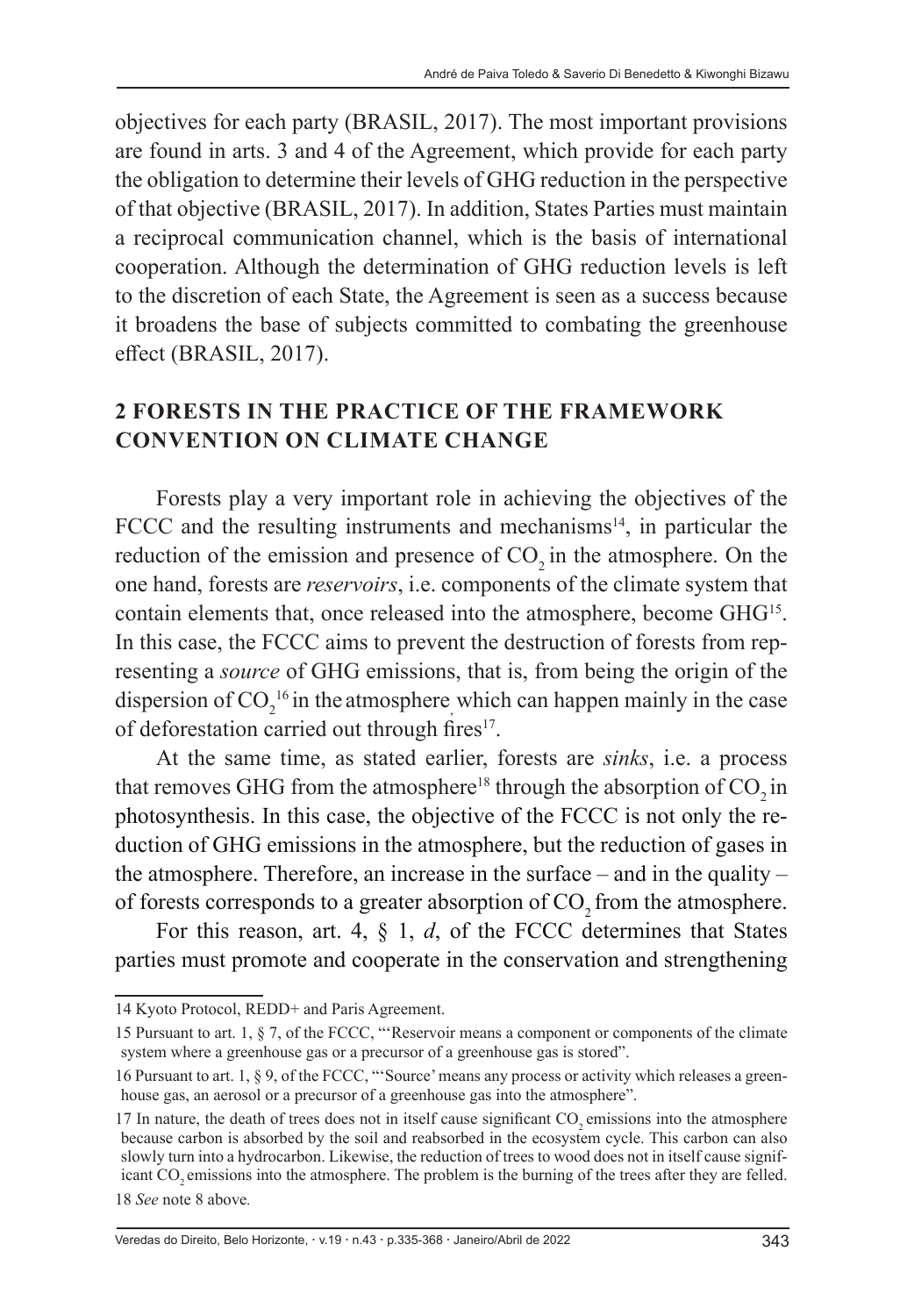of sinks and reservoirs of all greenhouse gases, including forests and terrestrial ecosystems, while the following paragraph establishes the parties of Annex I must adopt measures that protect and improve the condition of carbon sinks and reservoirs.

Since the beginning of its activities, the FCCC COP started to consider the concrete implementation of the aforementioned provisions and the Kyoto Protocol an important advance, with the aim of valuing the role of sinks. In fact, art. 3, § 3, of the Protocol establishes that the obligations set forth therein can also be fulfilled through "removals by sinks resulting from direct human-induced land use change and forestry activities, limited to afforestation, reforestation, and deforestation since 1990" (BRASIL, 2005).

Then, during COP 7, held in Marrakesh, in 2001, States adopted an agreement on the implementation of obligations against climate change and also addressed the issue of land and forest use<sup>19</sup> (SANDS *et al.*, 2018). After the entry into force of the Kyoto Protocol in 2005, COP 11 took a decision in Montreal on art. 3, § 3, of the Protocol, determining the principles for implementing rules and practices regarding the use of soil and forests.20 This decision provides that, when the measures adopted pursuant to art. 3, § 3, of the Kyoto Protocol lead to a reduction of GHG, the agent State can obtain credits<sup>21</sup> to be used, in turn, to fulfill its GHG emission reduction obligations. These credits can circulate according to the ET system.

# **3 REDD+ AND PROTECTION OF FOREST ECOSYSTEMS: A POSSIBLE SYNERGY**

In the preamble to the FCCC it is written that further warming of the Earth can "negatively affect natural ecosystems". In view of REDD+, it seems evident that, in addition to reducing GHG in the atmosphere, programs for the conservation and increase of forest carbon stocks are positive for the conservation of the forest biome.

However, there is no automatism between the implementation of instruments related to REDD+ and the protection and promotion of forest

<sup>19</sup> Point K of the agreement regarding issues involving *land use, land-use change and forestry* (LU-LUCF).

<sup>20</sup> *See* Cancun Safeguards.

<sup>21</sup> These credits are represented by Removal Units (RMU), which are tradable as permits to emit one ton of greenhouse gases absorbed by a carbon removal or sink activity in a State of Annex I of the FCCC.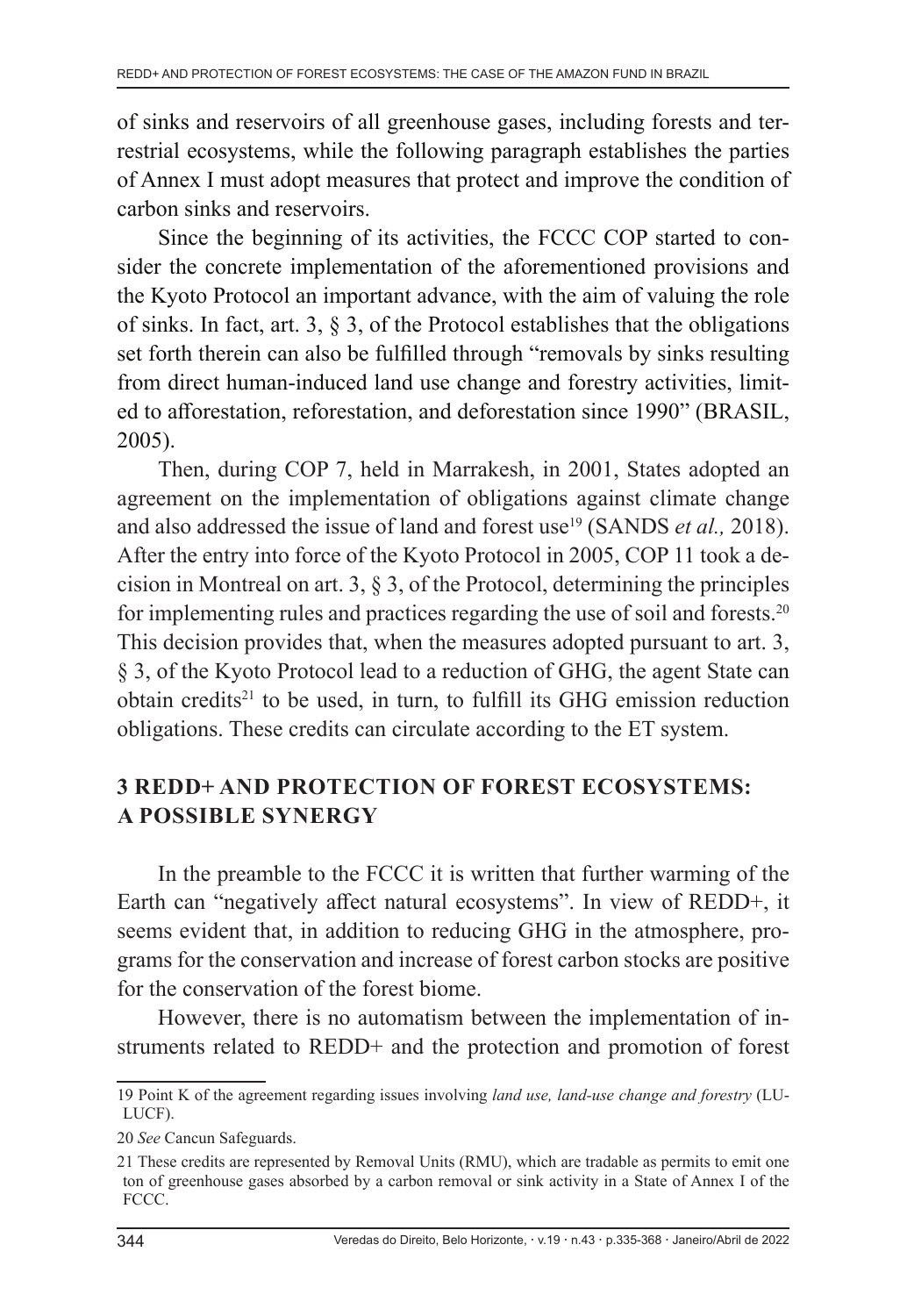ecosystems. Indeed, afforestation and reforestation programs can be limited to planting trees of the same species, without considering the ecological  $impact<sup>22</sup>$ . This is also the case with the interruption of deforestation in an area almost entirely deforested, which does not prevent the irremediable impairment of the forest ecosystem.

Unlike what had been happening since the 1990s, when international obligations to combat climate change were restricted to developed countries, in 2005 the parties to the FCCC began to address the issue of forest sinks autonomously, involving developing countries (O'SULLIVAN; STRECK, 2016), which took place through the Reduction of Emissions from Deforestation and Forest Degradation (REDD).

In 2007, COP 13, in Bali, consolidated and expanded the theme. In particular, in Decision no. 1/CP.13, known as *the Bali Action Plan*, the parties decided to expand REDD cooperation, including the conservation and sustainable development of forests in developing countries $2<sup>3</sup>$ . Since then, this cooperation program is called REDD+ (UNFCCC, 2007a). Furthermore, Decision no. 2/CP.1324 of Bali specifically addresses the issue of reducing GHG emissions caused by deforestation in developing countries and, among other aspects, emphasizes the importance of each party to identify and address the *drivers of deforestation* to reduce GHG+ emissions (UNFCCC, 2007b).<sup>25</sup> This provision is intended for all States, even those in development, consisting of a considerable strategy, at a global level, to fight against the destruction of forest ecosystems.

Once REDD+ was created, the challenge emerges of effective correspondence between the reduction of GHG, through the fight against deforestation and sustainable forest management, on the one hand, and environmental protection, on the other. The COP adopted some rules to try to institutionalize a synergy between the fight against climate change and the protection of forest ecosystems. Unprecedentedly, it was argued that

Veredas do Direito, Belo Horizonte, · v.19 · n.43 · p.335-368 · Janeiro/Abril de 2022 345

<sup>22</sup> For example, a eucalyptus plantation, which absorbs  $CO<sub>2</sub>$ , but which demands a lot of water and is not endemic in the region where the plantation is located, which goes against ecological principles.

<sup>23</sup> Pursuant to § 1, letter "b", number "iii" of the Bali Action Plan: "The Conference of the Parties [...] Decides to launch a comprehensive process [...] through long-term cooperative action [...] by addressing, inter alia: Strengthened national/international action on climate change mitigation, including, among others, consideration of: Policy approaches and positive incentives on issues relating to reducing emissions from deforestation and forest degradation in developing countries; and forest degradation in developing countries; and *the role of conservation, sustainable management of forests and enhancement of forest carbon stocks in developing countries*;" (emphasis added).

<sup>24</sup> Decision 2/CP.13 entitled *Reducing Emissions from Deforestation in Developing Countries: Approaches to Stimulating Action*.

<sup>25</sup> Decision 2/CP.13, § 3.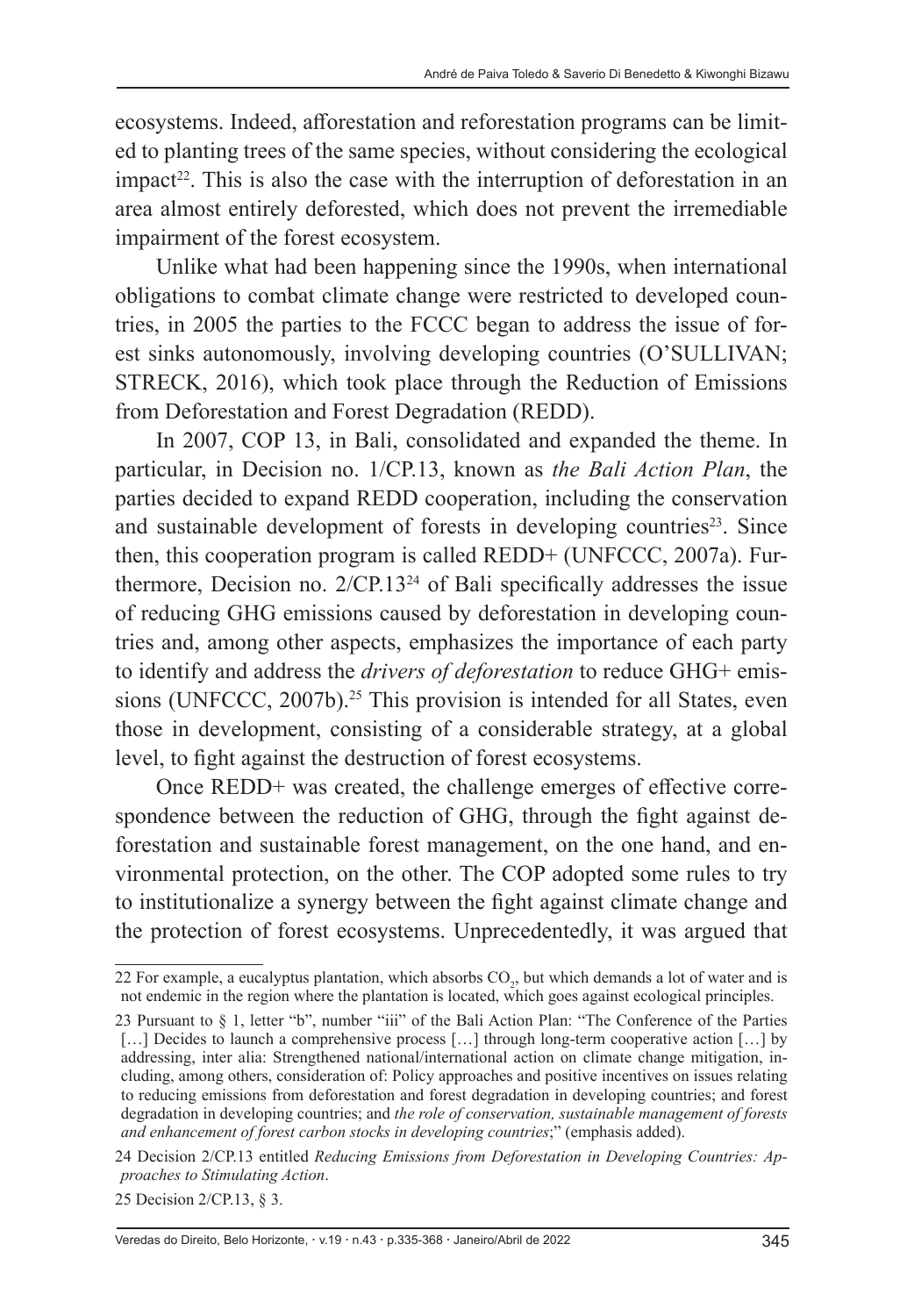it was impossible to guarantee an effective fight against climate change leaving aside issues related to biodiversity conservation. The law on climate change must henceforth interact with the law on biological diversity protection.

A fundamental step towards consolidating and strengthening REDD+ as a mechanism for protecting the climate and biodiversity took place at COP 16, held in Cancún, in 2010. An entire session of Decision no. 1/ CP.16 (Cancún Safeguards) was dedicated to REDD+, its main point being related to the drivers of deforestation; in particular, human pressure on forests (UNFCCC, 2010).

The Cancun Safeguards have the function of ensuring that the application of REDD+ around the world is suited*, inter alia*, to the preservation of natural ecosystems, associated with the approach to the conservation of biodiversity. Therefore, the REDD+ mechanism must be an instrument for financing, in developing countries, projects consistent with the conservation of forest ecosystems (SAVARESI, 2010) and their biological diversity, under the terms of § 70. In effect, this provision establishes that States parties to the FCCC, which are developing States, are encouraged to contribute to mitigation work in the forest sector, adopting, for example, the conservation of forest carbon stocks and sustainable management of forests.

The aforementioned  $\S$  70 is justified by the provisions of  $\S$  25 of the Cancún Safeguards, which recognize the need to strengthen international cooperation to control the damage associated with the adverse effects of climate change as gradual phenomena, which are understood as the increase sea level rise, rising temperatures, ocean acidification, glacial retreat and its related effects, salinization, forest and land degradation, *loss of biodiversity* and desertification. The express mention of the conservation of biodiversity in the Cancún Safeguards is an important fact to support that there is a legal possibility of complying with the obligations of the CBD from the application of REDD+, which is, in turn, exclusively linked to the FCCC system.

In particular, art. 1, *d*, of Appendix I of the Cancún Safeguards, determines that the measures are compatible with the objective of environmental integrity and take into account the multiple functions of forests and other ecosystems. The reference to environmental integrity is very important, as it corresponds to a unitary consideration of the environment and, therefore, requires that REDD+ is also functional to other environmental aspects, especially the protection of ecosystems, including forests.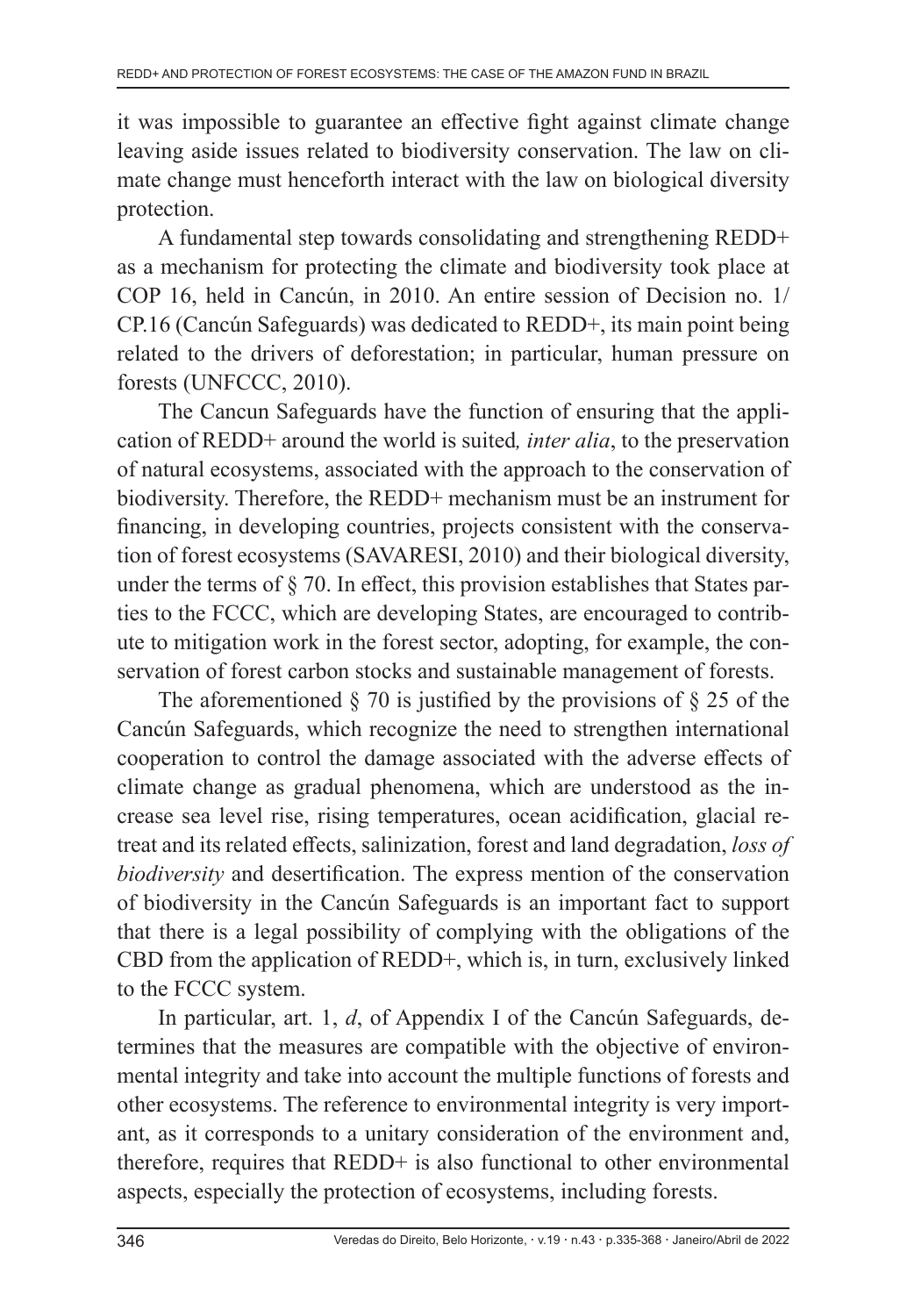In addition, the Cancún Safeguards provide that, when applying its  $\delta$ 70, parties must ensure that their actions are consistent with the conservation of natural forests and biological diversity. This must happen without converting natural forests into sanctuaries, but by encouraging the protection and conservation of natural forests and their ecosystem services, diversifying the socio-environmental benefits<sup>26</sup>.

As had already happened at the COPs in Cancún and Warsaw; during the COP 21, in Paris, there was a reinforcement of the norms related to REDD+. Although the Paris Agreement did not dedicate a specific part to REDD+, there is an express reference to the importance of forest conservation efforts in the face of climate change<sup>27</sup>.

In the same sense, the New York Declaration is a legally non-binding international instrument, which emerged from the dialogue between various actors in the government sector and civil society in the UN member states. Despite not being an international treaty, the New York Declaration is important because it represents the recognition of the conservation of forest ecosystems as a condition for effectively combating climate change (UN, 2014).

Under the New York Declaration, forests, which support up to 80% of terrestrial biodiversity, play a vital role in safeguarding the climate by naturally *sequestering* carbon sink (UN, 2014)*.* Thus, all forest ecosystem conservation initiatives – including through REDD+ – can contribute *inter alia* to climate resilience and biodiversity conservation (UNEP, 2014).

More recently, during the COP 26 of the FCCC, held in Glasgow, in 2021, the Glasgow Declaration was adopted, in which point 6 it is established that the signatory States undertake to align efforts to facilitate financial flows to reverse the loss and forest degradation as a *biodiversity*  and climate conservation strategy (UNFCCC, 2021). However, within the scope of the FCCC system, no cash flow mechanism is more important than REDD+.

<sup>26</sup> Cancun Safeguards, Appendix I, art. 2nd, *e.*

<sup>27</sup> Paris Agreement, art. 5th: "1. Parties should take action to conserve and enhance, as appropriate, sinks and reservoirs of greenhouse gases as referred to in Article 4, paragraph 1 (d), of the Convention, including forests. 2. Parties are encouraged to take action to implement and support, including through results-based payments, the existing framework as set out in related guidance and decisions already agreed under the Convention for: policy approaches and positive incentives for activities relating to reducing emissions from deforestation and forest degradation, and the role of conservation, sustainable management of forests and enhancement of forest carbon stocks in developing countries; and alternative policy approaches, such as joint mitigation and adaptation approaches for the integral and sustainable management of forests, while reaffirming the importance of incentivizing, as appropriate, non-carbon benefits associated with such approaches" (BRASIL, 2017).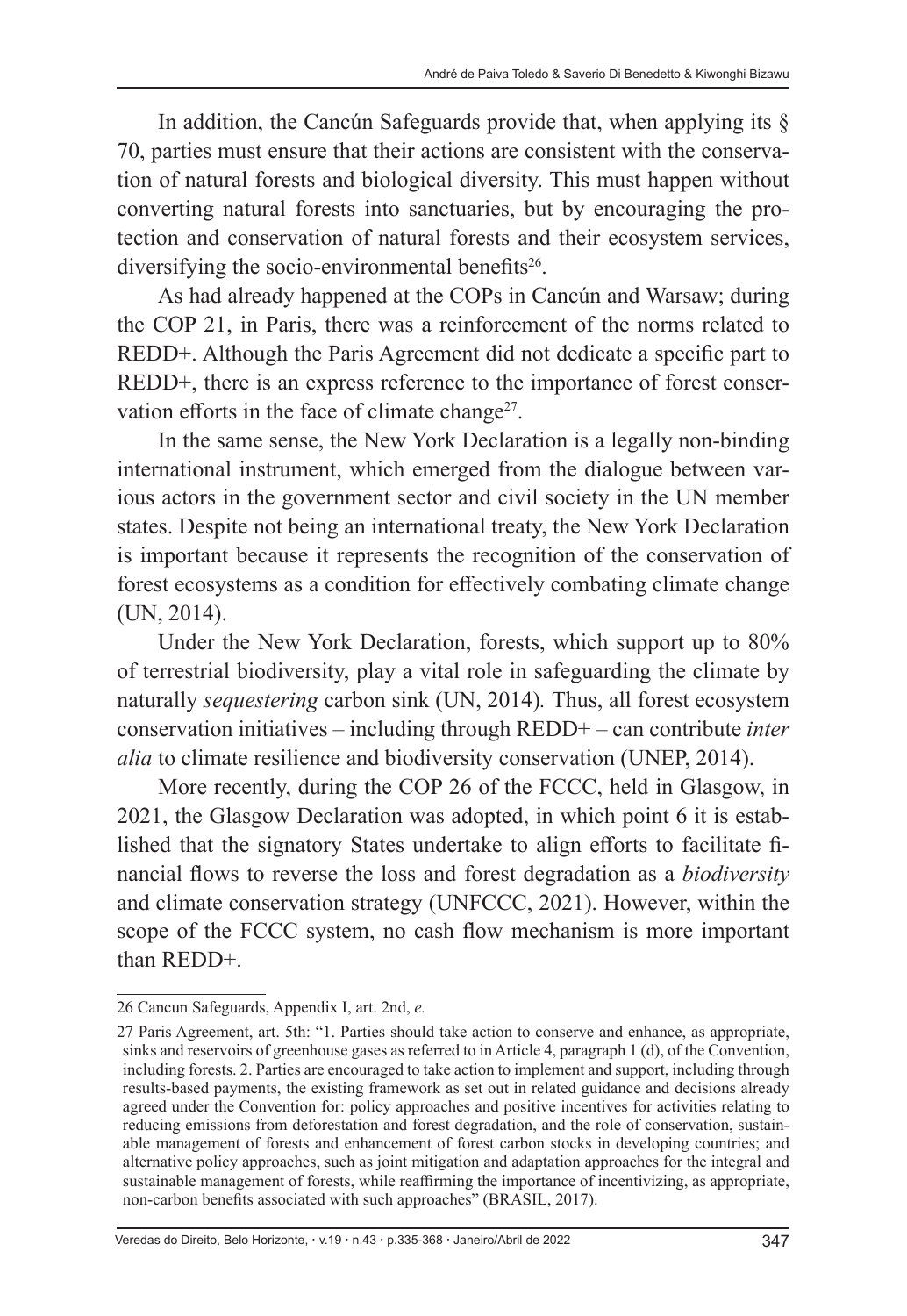Finally, within the scope of the CBD, in 2010, during COP 10, held in Nagoya, the Aichi Biodiversity Targets were adopted, notably Target 15, according to which the resilience of the ecosystem and the contribution of biodiversity to carbon stocks must be enhanced through conservation and restoration in order to contribute to climate change mitigation and adaptation (CBD, 2022).

# **4 CONSERVATION OF THE BRAZILIAN AMAZON FOREST BEFORE ECO-92**

The promulgation of the 1988 Constitution meant the beginning of the process of redemocratization of the rule of law in Brazil. It is no coincidence that annual data on deforestation of the Amazon rainforest, based on satellite images, became publicly available as early as 1989 (BÖRNER *et al.,* 2015).

This internal movement of political and legal emancipation coincides, at the international level, with a deepening of the discussions about environmental protection. In fact, in 1985, UNEP was created within the framework of the UN. In addition, in 1987, the Brundtland Report, produced by the World Commission on Environment and Development, was published, specifically dedicated to the principle of sustainable development. Finally, in 1988, the UN General Assembly adopted Resolution no. 43/196 about Eco-92, which would take place precisely in Brazil, in the city of Rio de Janeiro (UN, 1988).

The deepening of international negotiations on the environment, throughout the 1980s, with the recognition of the need to combat poverty and underdevelopment as a condition for effective environmental protection, had repercussions on the Brazilian constitutional text. In this sense, art. 225, caput of the Constitution, establishes that it is the right of all those under Brazilian jurisdiction to have a healthy quality of life, that is, to live in an ecologically balanced environment. In addition, the same article, in its § 4, determines that: "The Brazilian Amazonian Forest […] [is] part of the national patrimony, and they shall be used, as provided by law, under conditions which ensure the preservation of the environment, therein included the use of mineral resources".

It is verified that, in the Brazilian constitutional order in force, the State has the duty to take all the necessary measures for the conservation of the Amazon, in view of the maintenance of the ecological balance of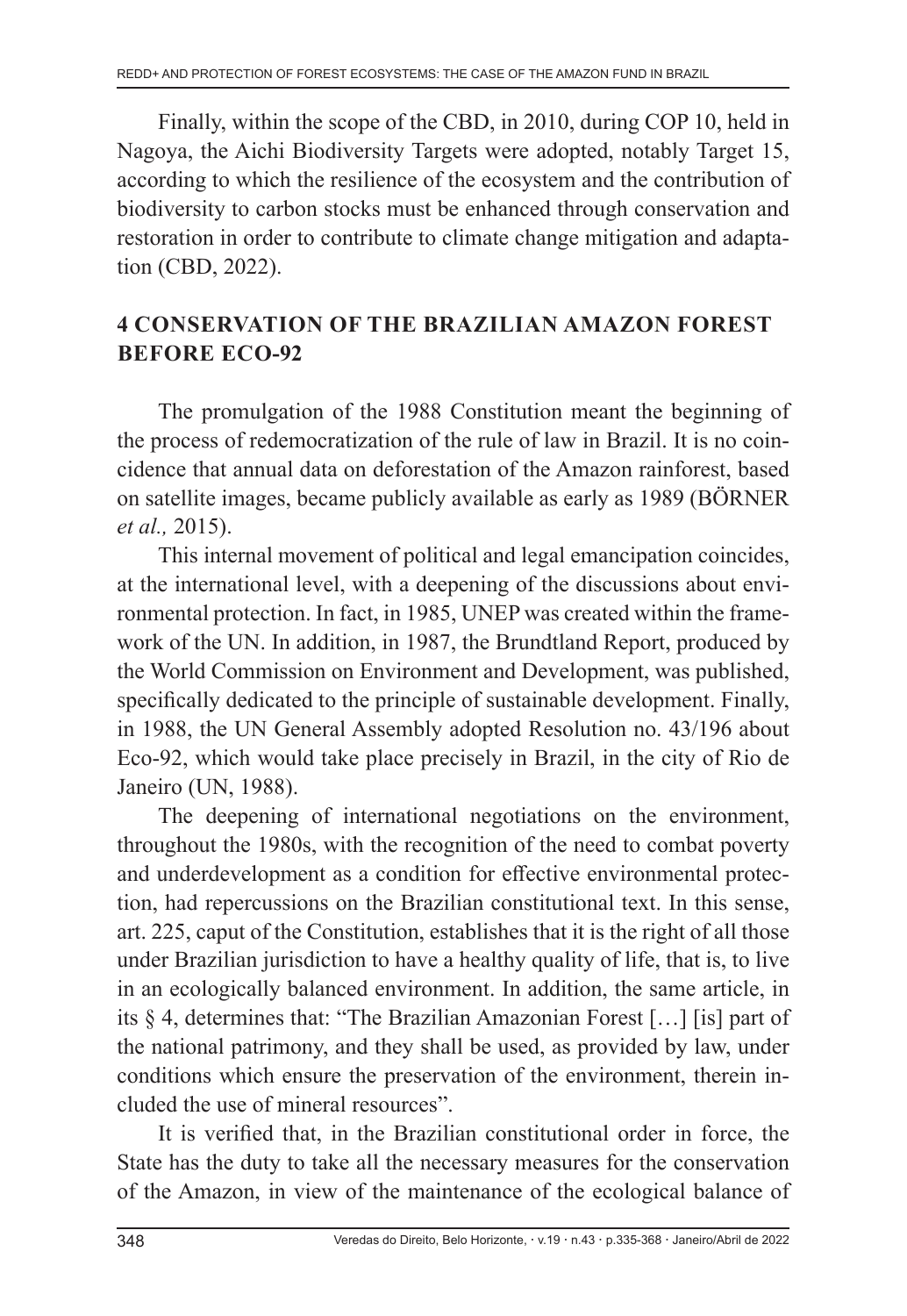the natural environment as a condition for the exercise of the right to life. However, the State has the right to give the Amazon an economic destination, insofar as it exercises national sovereignty over the Amazon's natural resources. Since 1988, the Amazon issue is no longer just a matter of State and becomes a broader issue.

In this logic, it is up to the State, under the terms of art. 225, § 1, I and IV combined with art. 225, § 4, of the Constitution, to preserve and restore essential ecological processes and provide for the ecological management of species and ecosystems in the Amazon (REIS NETO; SILVA; ARAÚ-JO, 2017), as well as to require a prior environmental impact study for the installation of a work or activity, to which publicity should be given.

The Brazilian Constitution was prepared and promulgated in a context of a very serious fiscal crisis of the dictatorial State, which was economically immobilized, unable to carry out its interventionist policy of import substitution (BRESSER-PEREIRA, 1993).

Over the previous decade, in a conservative neoliberal context, Latin American countries – therefore, the Amazonian ones – decided to borrow the dollars that oil-producing countries had deposited in banks in the United States and Europe. In the following years, foreign indebtedness increased at an unsustainable pace, which culminated in 1981 in the increase in rates in the United States, compromising, in the following years, the payment capacity of those countries (STIGLITZ, 2003), including Brazil.

When the Latin American countries's external debt crisis erupted, at first – between 1982 and 1984 – creditors thought it was a simple liquidity crisis. From 1985 onwards, however, the crisis was taken more seriously, demanding a reduction system, which resulted in the Brady Plan<sup>28</sup> of 1989 (BRESSER-PEREIRA, 1993).

The external debt crisis of the Amazonian countries was seen, in that period, as an opportunity to equate the global interest in the conservation of the Amazon and the national right to economic growth, which was seen as a vital element for the end of the crisis. The tension between ecological goals and economic goals reached an impasse in the mid-1980s.

In this context, Thomas E. Lovejoy<sup>29</sup> proposed the implementation of

<sup>28</sup> The Brady Plan was a mechanism for reducing the debt of states to US creditors at a lower price than that achievable through secondary market buybacks. On April 15, 1994, under the presidency of Fernando Henrique Cardoso, Brazil concluded the agreement to renegotiate its foreign debt, along the lines of the Brady Plan (TERRA, 1999). The Brady Plan is considered by Bresser-Pereira (1993) a step towards the Washington Consensus, in a neoliberal conservative conjuncture originated in developed countries in the mid-1970s.

<sup>29</sup> American biologist who died on December 25, 2021, Lovejoy was an advisor for environmental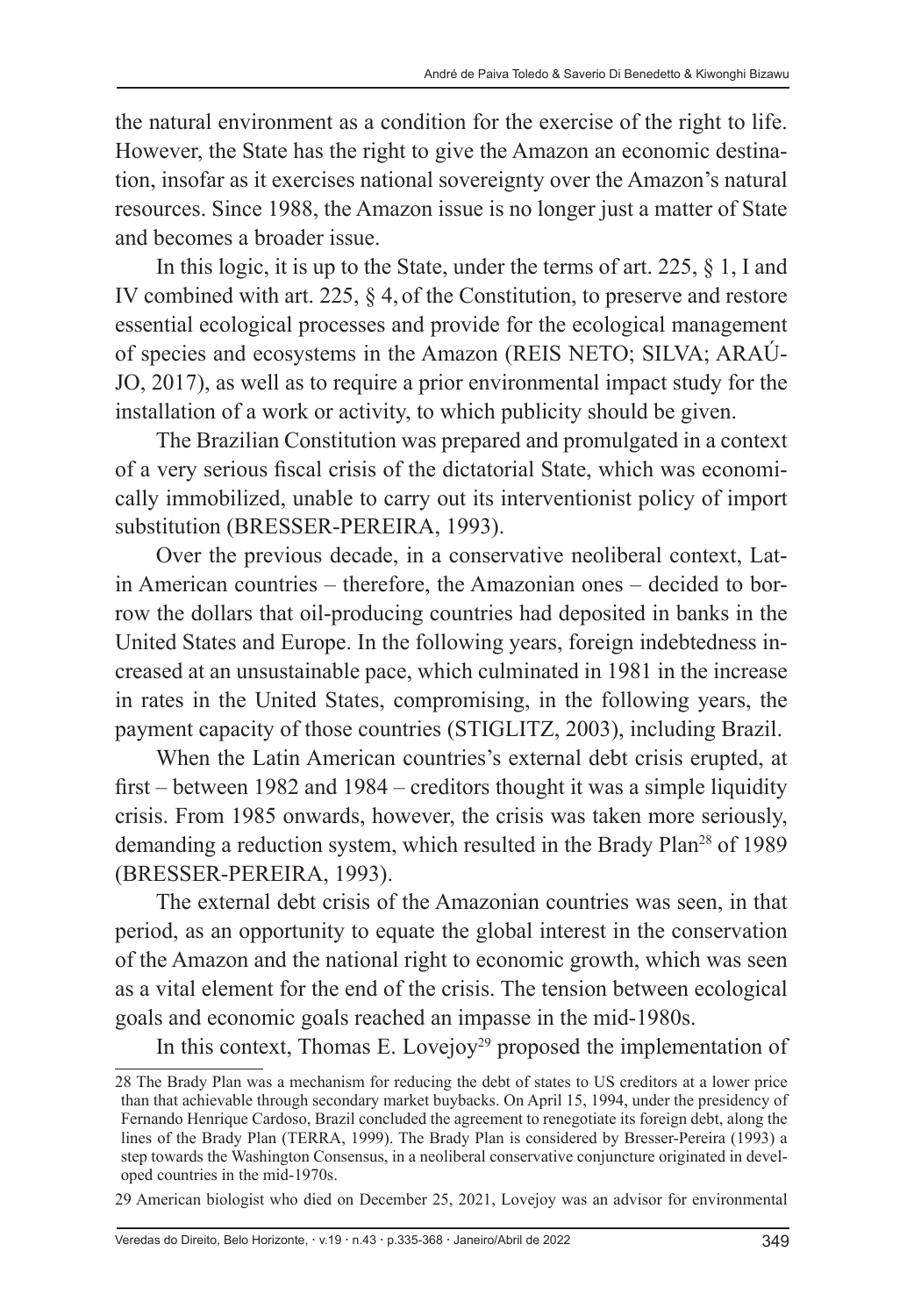debt-for-nature swaps (GUYVARC'H, 1998), according to which Amazonian states could exchange part of their external debt for nature conservation projects. In 1991, Brazil announced its first debt-for-nature swap by selling US\$ 2.2 million of its foreign debt on the secondary market in favor of the environmental non-governmental organization Natural Conservancy, which would pay US\$ 850,000 in private donations for Brazilian bonds. Then, the organization would transfer the debt to a Brazilian bank, which would exchange it for other long-term bonds, paying a rate of 6% per year. These bonds would thus be replaced by an investment fund that would finance conservation projects in the Grande Sertão Veredas National Park (NEAL, 1998).

The debt-for-nature swaps system was the target of harsh criticism, which focused on the ineffectiveness of on-site conservation projects, which would only exist in documents, given that the rates of environmental destruction continued at the same pace as before, regardless of external debt offset projects. In addition, operations were restricted almost exclusively to banking institutions, with no resources reaching those most in need (MAHONY, 1992).

In fact, debt-for-nature swap operations, planned within the financial market, never allowed a significant reduction in the burden of the external debt of the Amazonian countries, while at the same time they did not contribute to a reduction in the pace of environmental destruction. "It was never meant to provide debt relief of significant magnitude nor was it meant to solve the world's environmental or conservation problems" (THAPA, 1998, p. 260).

# **5 CONSERVATION OF THE BRAZILIAN AMAZON FOREST AFTER ECO-92**

After hosting Eco-92, Brazil deposited in 1994 the instrument of ratification of the CBD and the FCCC<sup>30</sup>. The Kyoto Protocol was ratified<sup>31</sup> by Brazil in 2002, while the Paris Agreement, adopted during COP 21, entered into force for Brazil on November 4, 2016. In this international regulatory context, Brazil, based on the 2005 indices, has the obligation to reduce its GHG emissions by 37% by 2025, by 43% by 2030 and achieve climate affairs at the World Bank and executive vice president of the WWF Nature Fund (PRIZIBISCKI, 2021).

31 According to Decree no. 5,445, of May 12, 2005.

<sup>30</sup> According to Decree no. 2,519, of March 16, 1998, and Decree no. 2,652, of July 1, 1998 (BRASIL, 1998a; 1998b).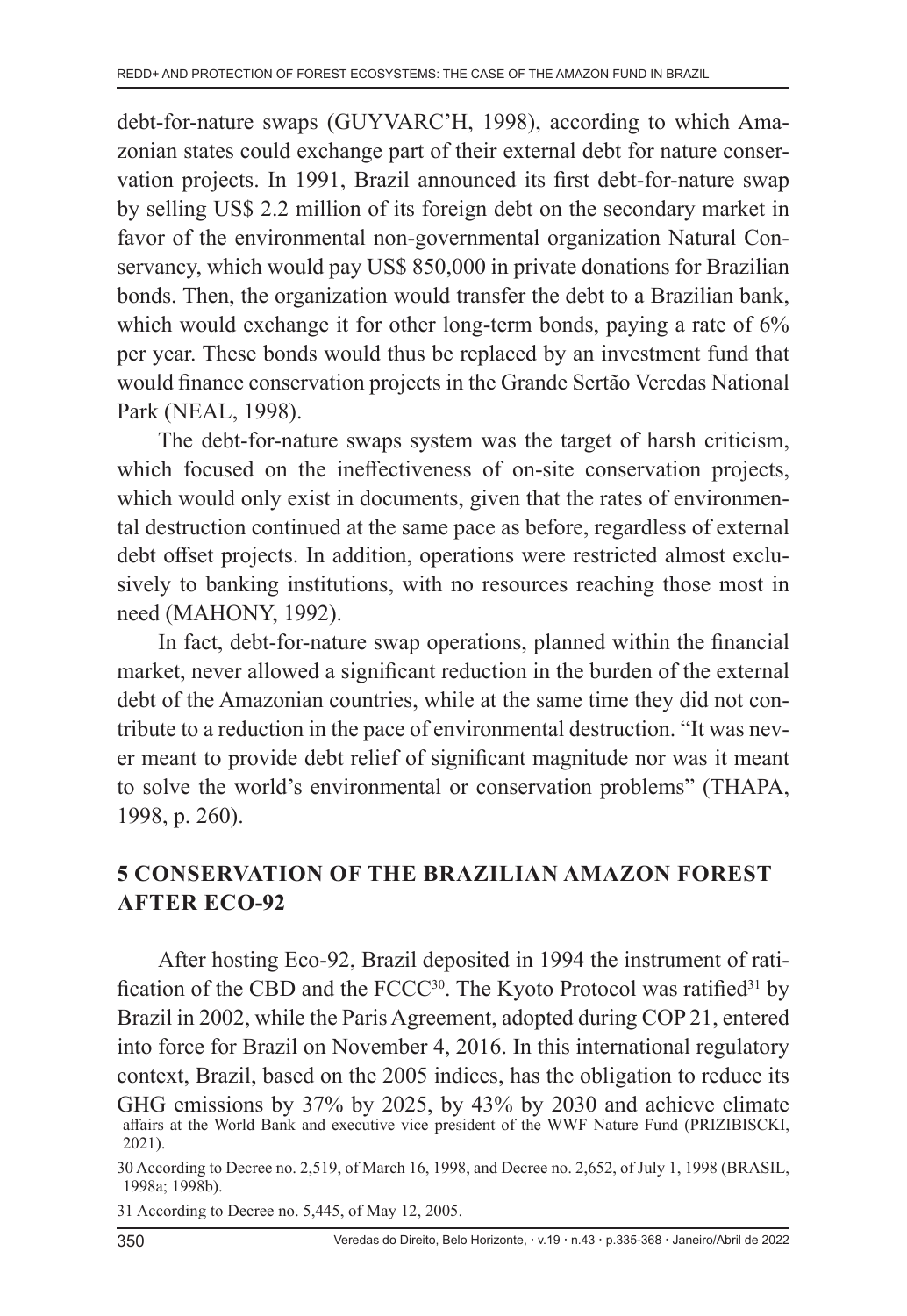neutrality by 2050 (KERAMIDAS *et al.*, 2021). Therefore, it is necessary to reduce and control deforestation and burning in the Amazon ecosystem.

In compliance with the principle of publicizing data on the sustainable use of Brazil's Amazonian natural resources and in view of the international and national obligations assumed by the State, it is known that, between 2004 and 2012, annual deforestation in the Amazon fell from 27,772 km2 to 4,656 km2 (BÖRNER *et al.*, 2015). Contrary to what happened in the previous decade, from 2004 onwards, there was an increase in the number of inspection operations, due to the adoption of the Action Plan for the Prevention and Control of Deforestation in the Legal Amazon (PPCDAm) (BRASIL, 2004), which significantly contributed to the reduction of deforestation (MELLO; ARTAXO, 2017).

In 2013, the beginning of a politically troubled period in Brazil, deforestation in the Amazon increased again, reaching 9,762 km<sup>2</sup> of destroyed area in 2019 (INPE, 2019). Coincidentally, the PPCDAm, coordinated by the Civil House of the Presidency of the Republic until March 2013, became managed by the Ministry of the Environment, when the fourth phase of the plan was organized, in force between 2016 and 2020. More recently, from 2019 to 2021, the destruction of the Amazon rainforest exceeded the average of 10,000 km2 per year, 56.6% greater than between 2016 and 2018 (ALENCAR *et al.*, 2022).

Public policies to combat deforestation and burning in the Amazon depend substantially on the engagement of governments, whether at the municipal, state or federal level, combined with the financing of conservation projects through taxes or donations, which can undergo significant changes over time (GARRET *et al.,* 2021).

If one takes what was done in Brazil, in the period when the destruction of the Amazon was better controlled, it appears that the obligation of individual reduction, linked to the Paris Agreement, is not so daring. Indeed, in 2012, Brazilian GHG emissions were already 43% lower than the 2005 parameters, that is, 6% more than they should be in 2025 (GARCIA *et al.*, 2021). Despite the worsening in the rates of destruction of the Amazon forest in the last decade, the perspective is that Brazil, even so, will have no difficulty in complying with the provisions of the Paris Agreement, in terms of percentage of reduction of GHG emissions (BRASIL, 2017).

Therefore, the fight against deforestation and burning in the Amazon does not involve so much the international treaties on climate change in force for the Brazilian State, but legal obligations related to the protection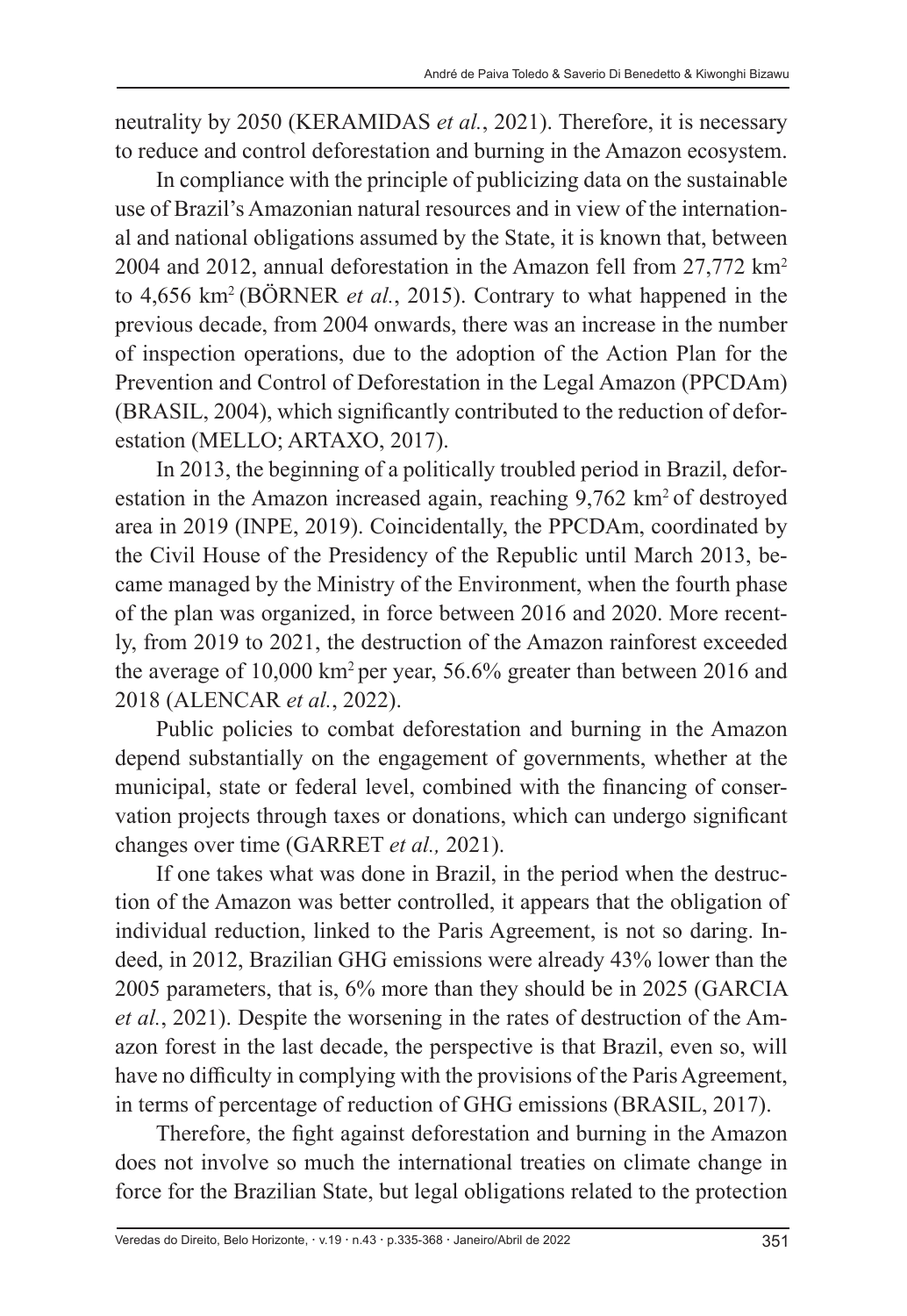of Amazonian biodiversity, based on the CBD. If there is a more significant decrease in GHG emissions by Brazil, in relation to the targets defined individually, this will ensure compliance not only with the FCCC, but especially with the CBD.

The reduction of GHG and the conservation of Amazonian biodiversity are two legal obligations of the Brazilian State, which has at its disposal for the protection of the Amazon multiple national and international efforts, gathered in REDD+ (POKORNY; SCHOLZ; JONG, 2013). This is not only important from the perspective of internal benefits, but also when analyzing Brazil's position in the global context, knowing that the country is the fifth largest emitter of carbon dioxide (RODRIGUES; MENDES, 2019).

# **6 COMBATING CLIMATE CHANGE THROUGH THE AMAZON FUND**

In order to achieve zero deforestation in the Amazon, in 2007, a group of non-governmental organizations proposed a pact to the Brazilian National Congress, demonstrating that US\$ 588 million would be needed to achieve the daring objective, which would require the constitution of its own fund. The following year, President Luiz Inácio Lula da Silva signed Decree no. 6,527, of August 1, 2008 (BRASIL, 2008), which creates the Amazon Fund to be constituted by donations aimed at protecting the Amazon and to be managed by the National Bank for Economic and Social Development (BNDES) (MAY *et al.*, 2016).

Until the creation of the Amazon Fund, there were many suspicions, within the Brazilian government, about the loss of sovereignty over the territory by Brazil from once the projects carried out in the Amazon were financed with resources from foreign donors (VAN DER HOFF; RAJÃO; LEROY, 2018).

These suspicions were gradually dispelled, especially based on the provisions of art. 1, *caput*, of Decree no. 6,527/2008, according to which BNDES – which is a federal public company<sup>32</sup> – is responsible for managing the Amazon Fund "to make non-reimbursable investments in actions to prevent, monitor and combat deforestation and promote conservation

<sup>32</sup> There was speculation about the feasibility of managing the Amazon Fund's resources by the World Bank, which was absolutely ruled out due to the sovereigntist claim of the Brazilian State (VAN DER HOFF; RAJÃO; LEROY, 2018).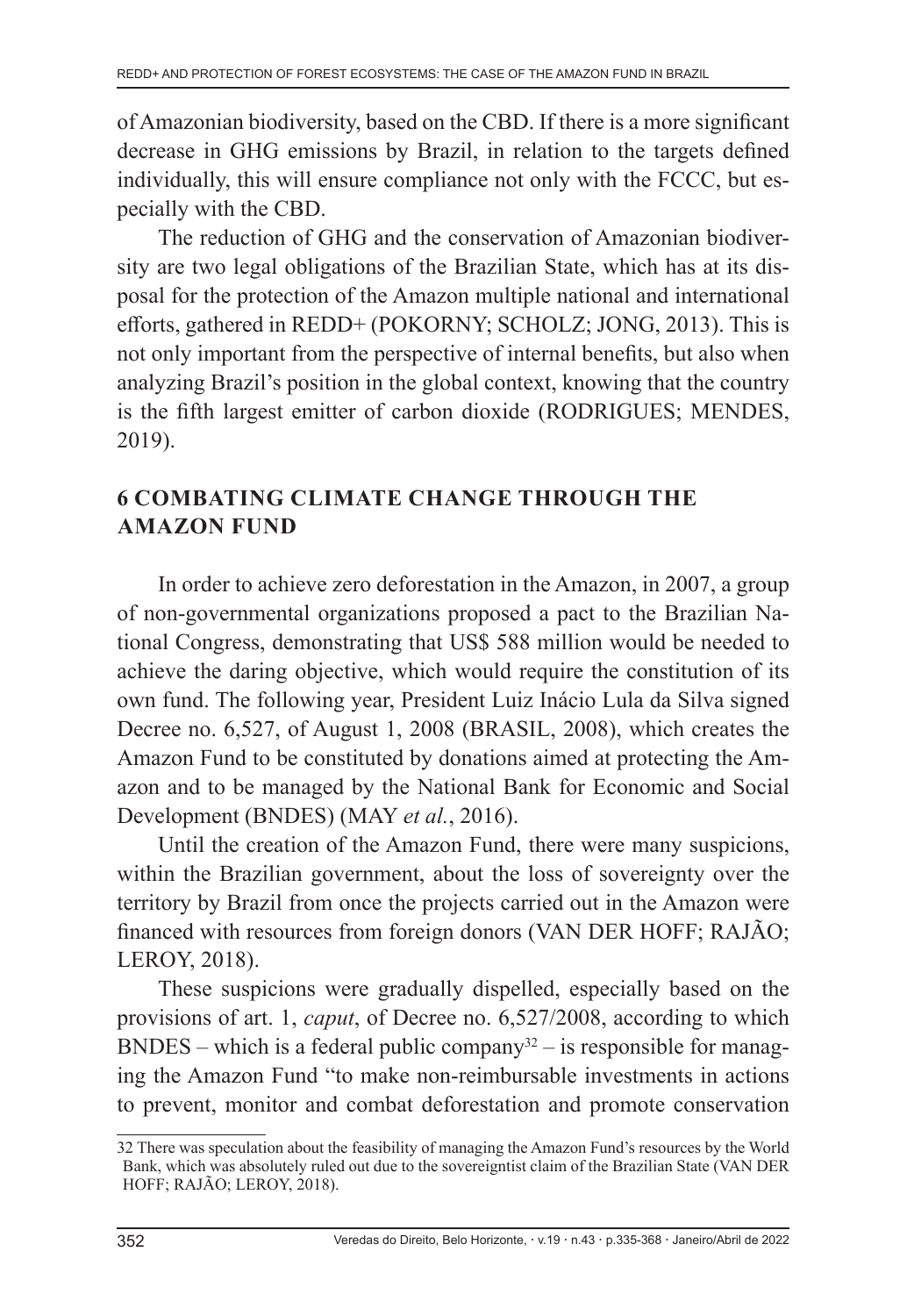and sustainable use" in the Amazon (BRAZIL, 2008). This means that, although the origin of donations may be foreign, the control of operations would be the sole responsibility of a company directly controlled by the Brazilian State.

The Amazon Fund's donors are the government of Germany (KFW, 2021), the government of Norway (BNDES, 2009) and Petróleo Brasileiro S.A. (Petrobras) (BNDES, 2011), a publicly traded company whose majority shareholder is the government of Brazil. These donors have already contributed more than a billion dollars to the Amazon Fund, which is almost double what non-governmental organizations estimated in 2007 to be needed to stop deforestation in the Amazon (PINSKY; KRUGLIANSKAS; VICTOR, 2019).

The Amazon Fund was declared eligible, under the terms of Decree no. 8,576, of November 26, 2015, signed by President Dilma Rousseff, which established the National Commission for REDD+ (CONAREDD+), for access to payments for REDD+ results achieved by the country and recognized by the FCCC<sup>33</sup> (BRASIL, 2015). In this sense, Decree no. 8,773, of May 11, 2016, modified art. 1, § 2, of the Amazon Fund Decree (Decree no. 6,527/2008), which had the following wording:

> The actions referred to in the *caput* must comply with the guidelines of the Plan for the Prevention and Control of Deforestation in the Legal Amazon – PPCDAM, except for the provisions of  $\S$  1 and the National Strategy for Reducing GHG Emissions from Deforestation and Forest Degradation, Conservation of Forest Carbon Stocks, Sustainable Management of Forests and Enhnacement of Forest Carbon Stocks – ENREDD+ (BRAZIL, 2008).

The existence of the Amazon Fund made Brazil responsible for the largest REDD+ program in the world. Furthermore, the Amazon Fund was considered an interesting model that combined international cooperation with the participation of local actors in governance and project implementation, without undermining the expectations of donors, in the search for alternatives to the strict basis of Brazilian commodity exports (BACEN, 2019). In any case, especially in the period of reduced deforestation, between 2004 and 2012, donors recognized that the transfers of financial resources referred to reductions in GHG emissions already achieved by Brazil, without requiring the country to present additional reductions through the Amazon Fund projects. It is concluded that the donations corresponded to a prize for what had been done by Brazil, but that such prize should

<sup>33</sup> Decree no. 6,527, of August 1, 2008, art. 8-A.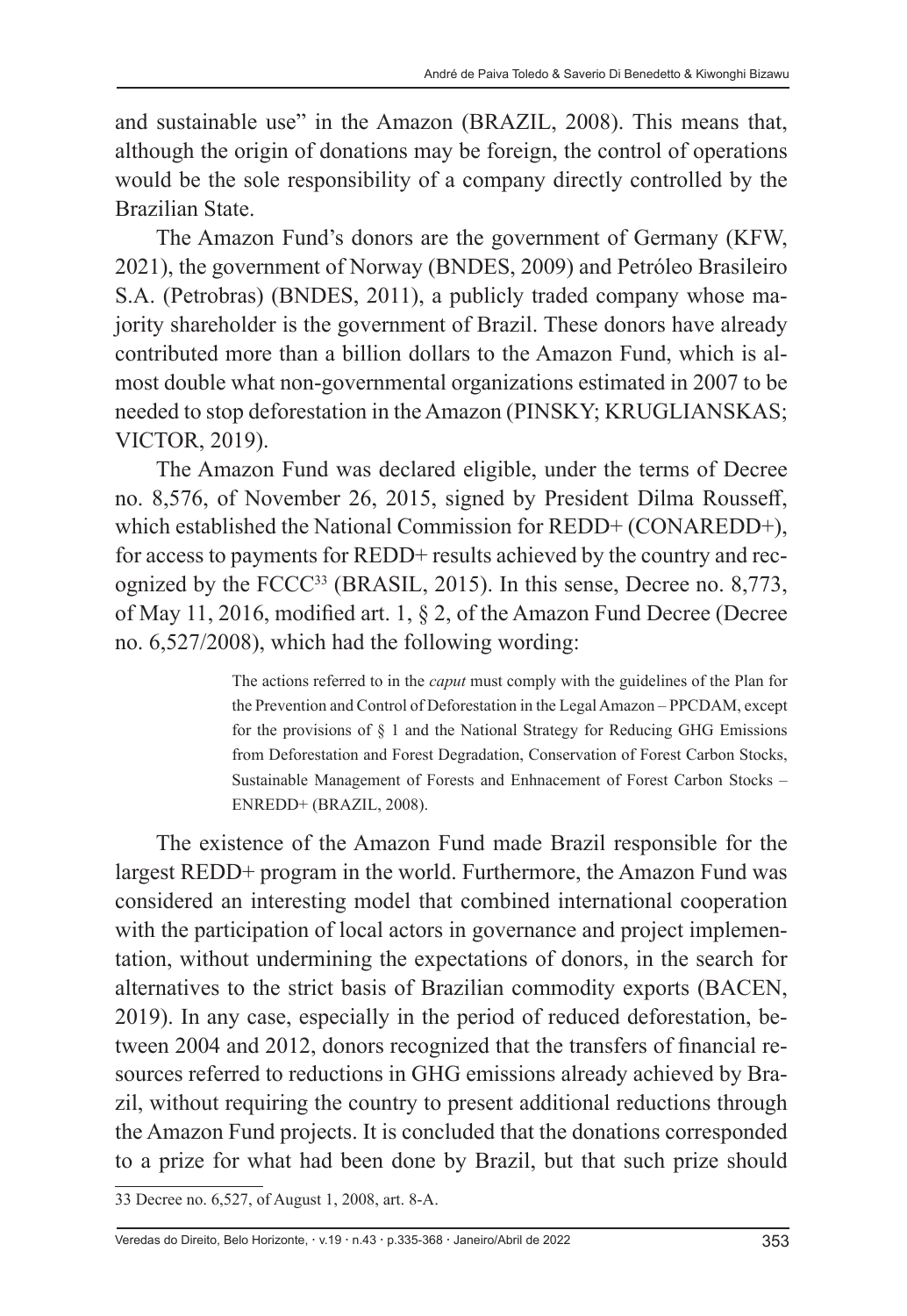always be concentrated on actions to preserve the Amazon, not being possible to allocate them to expenses or investments of another nature (VAN DER HOFF; RAJÃO; LEROY, 2018).

When analyzing REDD+ in the Amazon, it is noteworthy that the issue of climate change is tackled with the broad participation of civil society actors, highlighting populations that have historically been excluded from decision-making by the Brazilian State. In addition, another interesting point is to seek to economically value the standing Amazon forest (REIS NETO; SILVA; ARAÚJO, 2017). The forest, which in the past was seen as a natural barrier<sup>34</sup> to national economic development, is now seen as a potential for environmental socioeconomic development.

To this end, publicity and transparency at home and abroad were highlighted. Finally, from the beginning, Brazil's sovereignty over the Amazon was never in check, and it was guaranteed the right to freely manage REDD+ resources in its territory, in accordance with collectively defined guidelines<sup>35</sup>– including the participation of indigenous people (EULER, 2016) – which was widely publicized internationally (PINSKY; KRUGLI-ANSKAS, 2019). With the repeal of Decree no. 8.576/2015 through Decree no. 10,144/2019, there was a significant narrowing of the collective degree of CONAREDD+ (BRASIL, 2019).

# **7 REDD+ IN THE BRAZILIAN AMAZON RAINFOREST: SAFEGUARDING BIODIVERSITY**

The Brazilian Constitution determines, in its art. 225, § 1, I and II, that it is the State's obligation to preserve and restore essential ecological processes and provide for the ecological management of species and

<sup>34</sup> During the Military Dictatorship in Brazil (1964-1985), General Emílio Garrastazu Médici, accompanied the construction of the trans-Amazonian highway on site, and it is reported that, in 1970, he was moved as he witnessed the felling of a 50-meter tree high to the sound of the national anthem (SILVA; SMITH JÚNIOR; SILVA, 2018).

<sup>35</sup> To coordinate, follow up and monitor ENREDD+, under the terms of Decree no. 8,576/2015, CONAREDD+ was created, which was composed of the Ministry of the Environment; Civil House of the Presidency of the Republic; Ministry of Finance; Ministry of Foreign Affairs; Ministry of Agriculture, Livestock and Supply; Ministry of Science, Technology and Innovation; Ministry of Agrarian Development, which was merged into the Ministry of Social Development by President Michel Temer; Secretary of Government of the Presidency of the Republic; two representatives of state governments; a representative of the municipalities; and two representatives of organized civil society (BRASIL, 2015). On November 28, 2019, through Decree no. 10,144/2019, President Jair Messias Bolsonaro revoked Decree no. 8,576/2015, determining that CONAREDD+ is now composed of the Ministry of the Environment; Ministry of Foreign Affairs; Ministry of Economy; Ministry of Agriculture, Livestock and Supply; Ministry of Science, Technology, Innovations and Communications; a representative of state environmental agencies; a representative of organized civil society (BRASIL, 2019).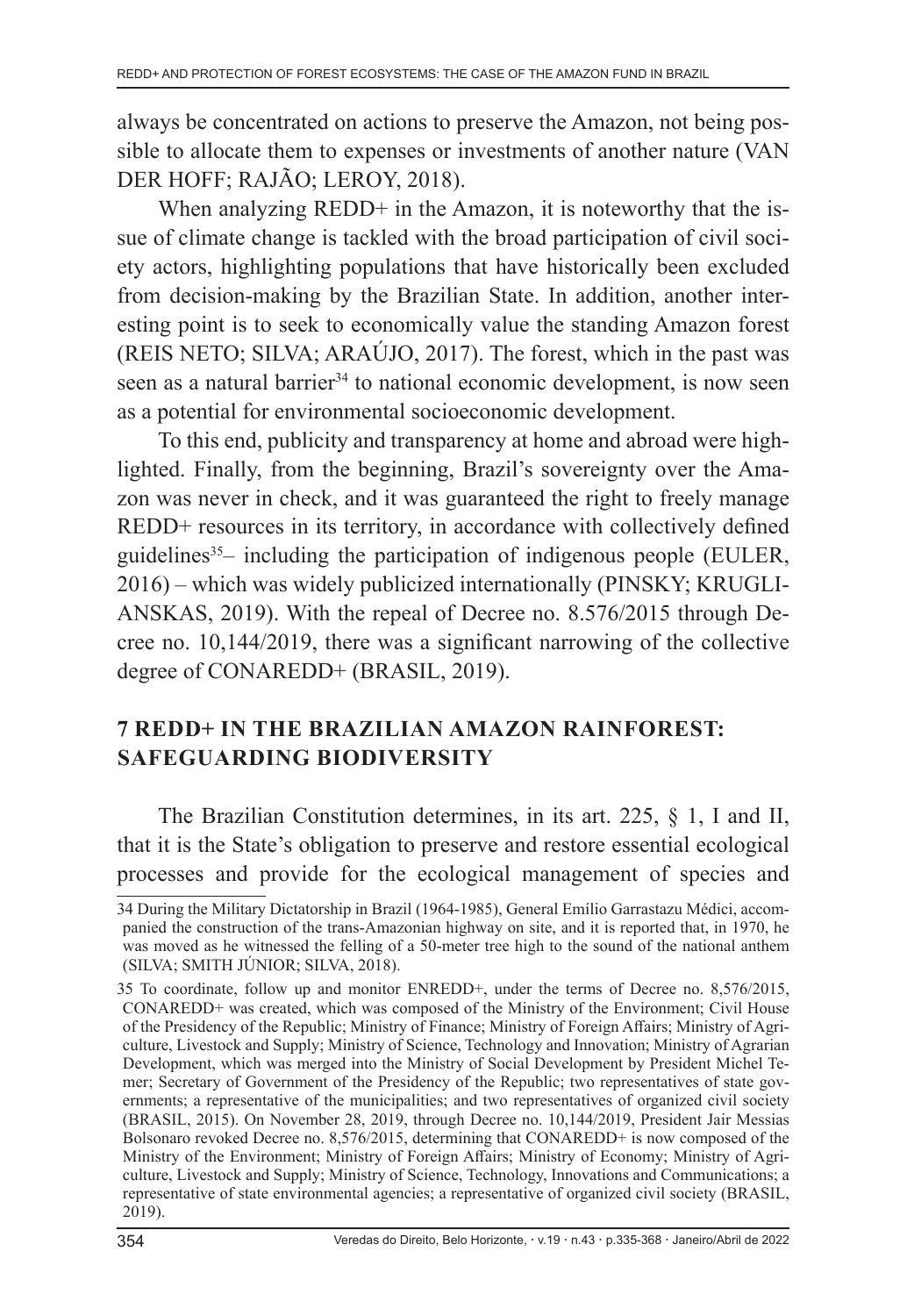ecosystems, as well as preserve the diversity and integrity of the country's genetic heritage and inspect the entities dedicated to the research and manipulation of genetic material (BRASIL, 1988).

According to art. 2 of the CBD, of which Brazil has been a party since 1994, biodiversity corresponds to the variability of living organisms of all origins, including, among others, ecosystems, the ecological complexes of which they are part, diversity within species, between species and of ecosystems.

Therefore, it is a constitutional obligation of the Brazilian State to take all necessary measures to preserve the biodiversity found naturally in its territory or area of national jurisdiction, including genetic material, which, according to the aforementioned article of the CBD, "means any material of plant, animal, microbial or other origin containing functional units of heredity".

Despite REDD+ being a mechanism created and implemented under the aegis of the FCCC, its importance for the conservation of biological diversity is considered, which is in the list of legal obligations set out in the CBD. Would it be possible, therefore, to identify REDD+ as an instrument for the effectiveness of both international treaties, adopted at the time of Eco-92?

For this analysis, one must start from art. 5 of the CBD, which determines that each State Party must cooperate with other States Parties, either directly or through an appropriate international organization, in matters of mutual interest, for the conservation and sustainable use of biodiversity.

REDD+ is a mechanism for direct cooperation between States parties to the FCCC, whose objective is to reduce GHG emissions, in view of the individual goals taken under the Paris Agreement. When thinking specifically about the Amazon Fund, which is one of the main instruments for implementing REDD+ in the world, it is an arrangement based on international cooperation established between Norway<sup>36</sup>, Germany<sup>37</sup> and Brazil<sup>38</sup> – States parties to the CBD – which, through a contract of donation, make up the financing fund for the conservation and use of the biodiversity of the Brazilian Amazon. It is in the mutual interest of the three States to ensure

<sup>36</sup> Norway has been a State party to the CBD since 29 December 1993.

<sup>37</sup> Germany has been a State party to the CBD since March 21, 1994.

<sup>38</sup> Brazil has been a State party to the CBD since May 29, 1994.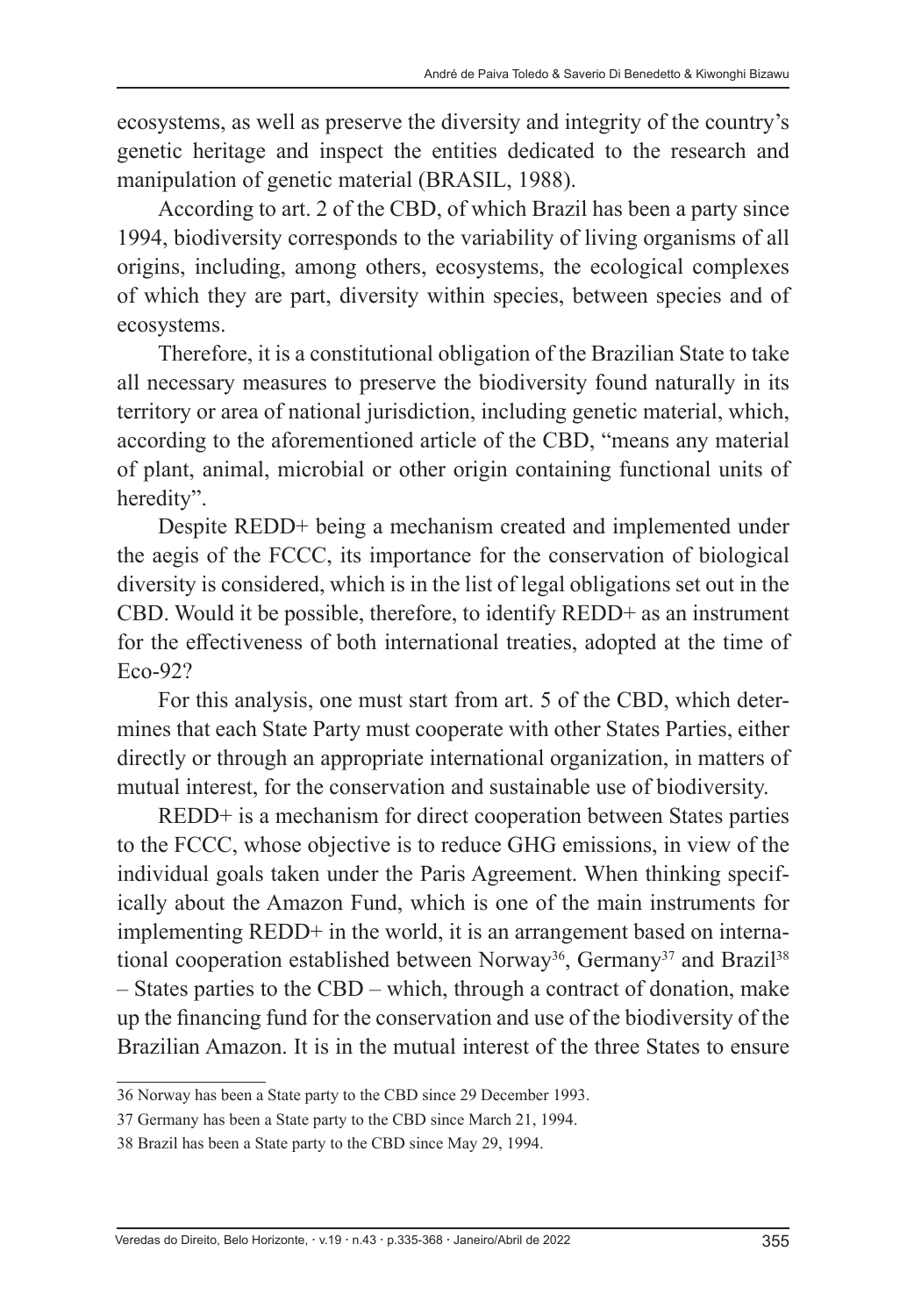that the main objective – reduction of GHG emissions – and the accessory object – sustainable use of biodiversity – of REDD+ are achieved.

In line with the principle of conservation and environmental recovery, REDD+ must be seen by the Brazilian State as an instrument to contribute not only to the reduction of GHG emissions, but also to the conservation and recovery of ecosystems of Amazonian biodiversity. The agents involved in these projects on biodiversity, financed through REDD+, must identify, protect and monitor species or ecosystems that are important for local life, particularly those that are rare, endemic or threatened with extinction (GOMES *et al.*, 2010).

The management and conservation of the Brazilian Amazon through the application of REDD+ in harmony with the Cancún Safeguards (BRA- $SIL$ , 2016b), besides guaranteeing the real rights<sup>39</sup> of the population that lives there, must aim to conserve the forest and its rich biodiversity, while contributing to the reduction of GHG emissions, under the terms of the National Policy on Climate Change<sup>40</sup> (PNMC) and the Paris Agreement, by the Brazilian State (NERY *et al.*, 2013).

The adequacy of REDD+ to the objectives of the CBD and of the declarations on forests is verified, when analyzing Decree no. 6,527/2008, revoked in 2019, which, in its art. 3, II, determined that CONAREDD+ was responsible for promoting integration and synergy between public policies on forests, biodiversity and climate change (BRASIL, 2008). In the current Decree no. 10.144/2019, in force, there is no mention of biodiversity (BRASIL, 2019).

The fact that the decree in force since 2019 does not expressly provide for the competence of CONAREDD+ to promote the protection of biodiversity does not exclude the Amazon Fund from the perspective of being an instrument of such promotion. On the contrary, the pillars of the Amazon Fund are not only the fight against deforestation and illegal fires, but also "the protection of biodiversity and the development of sustainable activities" (GOMES; FERREIRA, 2019, p. 93).

<sup>39</sup> According to the Brazilian Constitution, art. 20, XI, combined with art. 231, § 4, the lands traditionally occupied by indigenous peoples are property of the Federation, inalienable and unavailable, and the rights over them are imprescriptible. Such rights are the permanent possession of the land by the indigenous people and the exclusive usufruct of the riches of the soil, rivers and lakes existing therein, in accordance with the provisions of art. 231,  $\S$  2, of the Brazilian Constitution.

<sup>40</sup> Established by Law no. 12,187, of December 29, 2009. Art. 12 of the PNMC establishes that: "In order to achieve the objectives of the PNMC, the country will adopt, as a voluntary national commitment, actions to mitigate GHG emissions, with a view to reducing between 36.1% (thirty-six and one-tenth percent) and 38.9% (thirty-eight and nine-tenths percent) of their projected emissions by 2020" (BRASIL, 2009). The PNMC goals are bolder than the goals assumed by Brazil in the face of the Paris Agreement, which consists of a 37% reduction by 2025.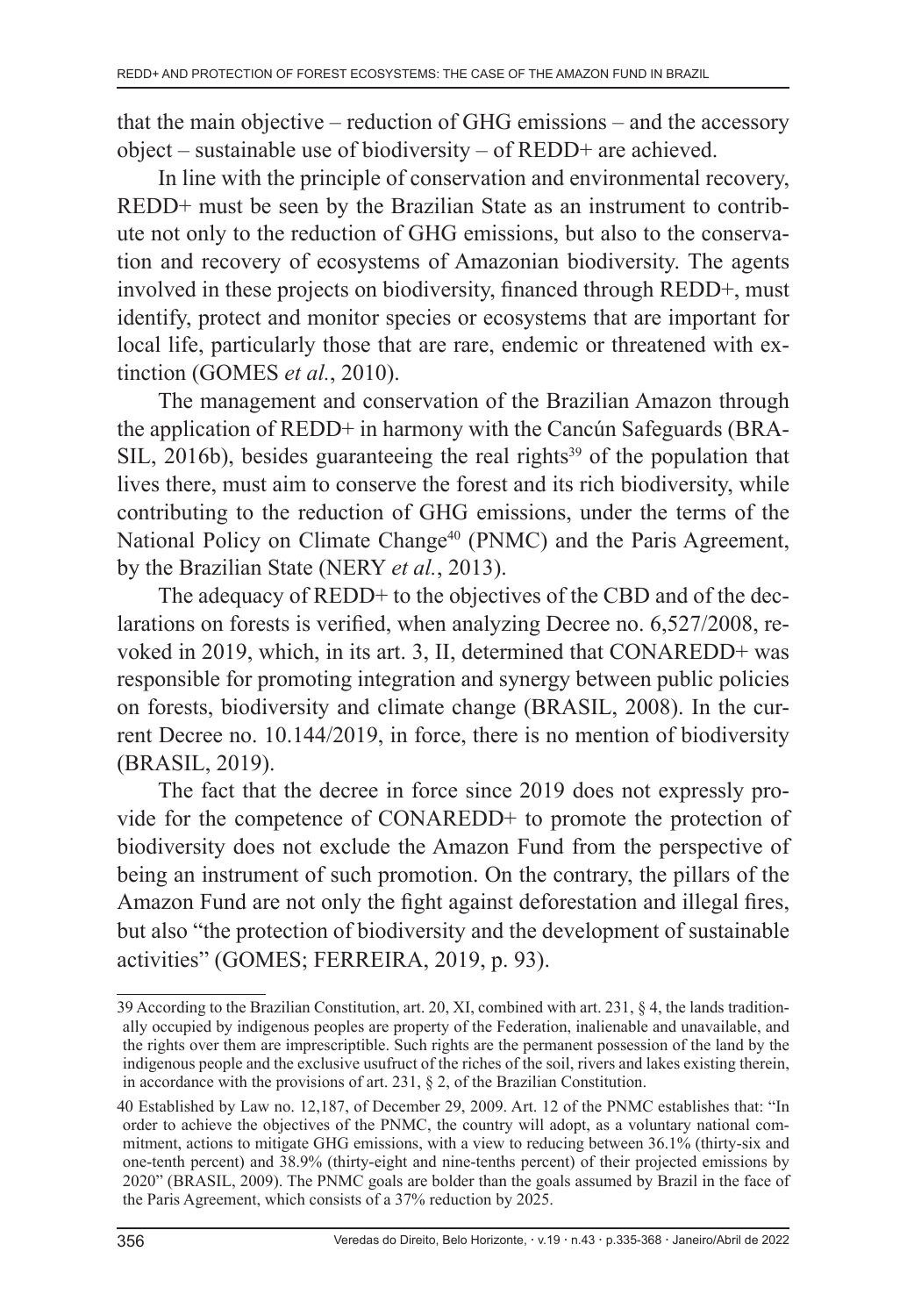In the same year of 2019, the Amazon Fund was paralyzed due to changes in priorities and governance, imposed unilaterally by the Brazilian government, based on suspicions of misuse of resources, which generated discontent and suspension of transfers from the main donors, Norway and Germany (MARCOVITCH; PINSKY, 2020). At first, the increase in deforestation in the Amazon was the reason for the suspension of transfers of amounts to the Amazon Fund by the two European countries (BARROSO; MELLO, 2020), but later reinforced by the Brazilian government's position of opposition to socio-environmental rights in the Amazon (TEIXEIRA; CHIHOVSKI, 2020). Faced with the impasse at the federal level, there has been an increase – still timid – of state initiatives on REDD+ in the Brazilian Amazon (SIMONET *et al.*, 2019).

Far from trying to establish the right position, that is, if the amounts donated are sufficient to fight deforestation and promote sustainable development, what we can see is that the resources stopped being donated, at that moment, by both Norway and Germany, due to the government's position on the matter. This impasse persists and should be the topic of international negotiations involving Brazil in the coming years<sup>41</sup>. It must be economically interesting for everyone involved to keep the Amazon forest standing (MOUTINHO et al., 2011).

#### **CONCLUSION**

After the first UN conference on the environment was held in Stockholm in 1972, when the emergence of the environmental branch of international law was noted (SOARES, 2001), the ecological issue became an important aspect of diplomatic relations (TOLEDO, 2012). The Amazon Cooperation Treaty, which is so important to the South American regional integration process (GARCIA, 2011), was adopted by the eight developing states (ARAGÓN, 2018), in whose territory the Amazon biome is located, in 1978. The Treaty symbolized a regional response to the global concern about the fate of the Pan-Amazon, on a clearly sovereigntist basis. For this reason, despite being an Amazonian state, France was excluded from the Amazon Cooperation Treaty, with no possibility of future membership (TOLEDO; DI BENEDETTO, 2018).

<sup>41</sup> With regard, for example, to the free trade agreement between Mercosur and the European Union, the governments of France and Ireland, due to the increase in the rates of illegal deforestation and burning in the Brazilian Amazon, expressed their opposition to the ratification of the commercial treaty. (GREGOSZ, 2020).

Veredas do Direito, Belo Horizonte, v.19 n.43 p.335-368 Janeiro/Abril de 2022 357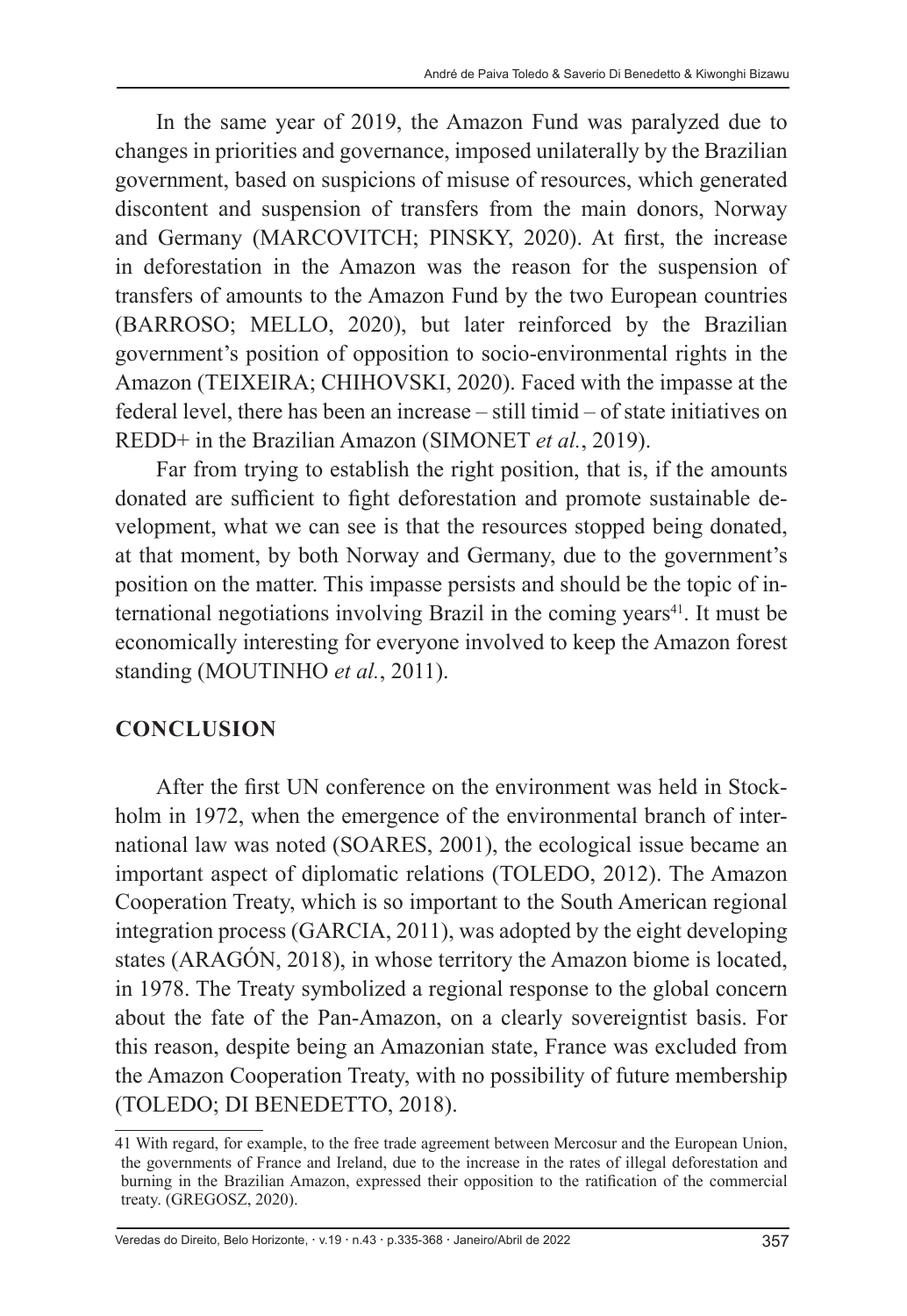With the redemocratization of the Brazilian State, in 1985, Brazil rebuilds its legal order based on the protection of human rights, the strengthening of social rights and the guarantee of environmental rights. Indeed, the 1988 Constitution contains provisions on the right to a balanced environment as a condition for exercising the right to life and personal integrity. Likewise, the Brazilian State reaffirms its territorial sovereignty, assuming the duty of conserving its biomes, including the Amazon (BRASIL, 1988).

Brazil's leading role in international negotiations on environmental protection made the country host to the second UN conference on the environment, Eco-92, held in Rio de Janeiro, twenty years after the Stockholm meeting. This is a period in which developing countries demand that, by historical commitment, developed States assume greater environmental responsibilities (GIOSTRI; NASCIMENTO, 2016).

Shortly before Eco-92, in a context of redemocratization and economic collapse, Brazil participates in debt-for-nature swaps operations that, even with criticism, failures and inconsistencies, constitute an initiative to financially reward developing States for environmental preservation.

Once Eco-92 has been held, international environmental law is now structured on two pillars, namely the law on climate change and the law on biodiversity. In the climate sphere, founded on the FCCC, the system is established, which will unfold in instruments such as the Kyoto Protocol and the Paris Agreement (BRASIL, 2005; 2017). Brazil is a party to these international treaties, committing itself to reduce GHG emissions by 37% by 2025, by 43% by 2030 and reaching carbon neutrality in 2050.

In view of the effectiveness of international climate change law, before the adoption of the Paris Agreement, the States parties to the FCCC, meeting in Poznan, instituted REDD+. A few months earlier, the Brazilian government decreed the creation of the Amazon Fund, under the management of BNDES, in order to finance sustainable development projects in the Brazilian Amazon, which was then officially linked to REDD+. This decision corresponded to Brazil's initiative to comply with the FCCC, which is directly related to the country's individual goals for reducing greenhouse gases, assumed later.

Such funding is financed by donations made by the government of Norway, the government of Germany and Petrobras. Along with an active stance on the part of Brazil to implement strategies to control and inspect its territory, the destruction of the Amazon reaches its lowest historical level in 2012, which fulfills, in advance and with some slack, the commitments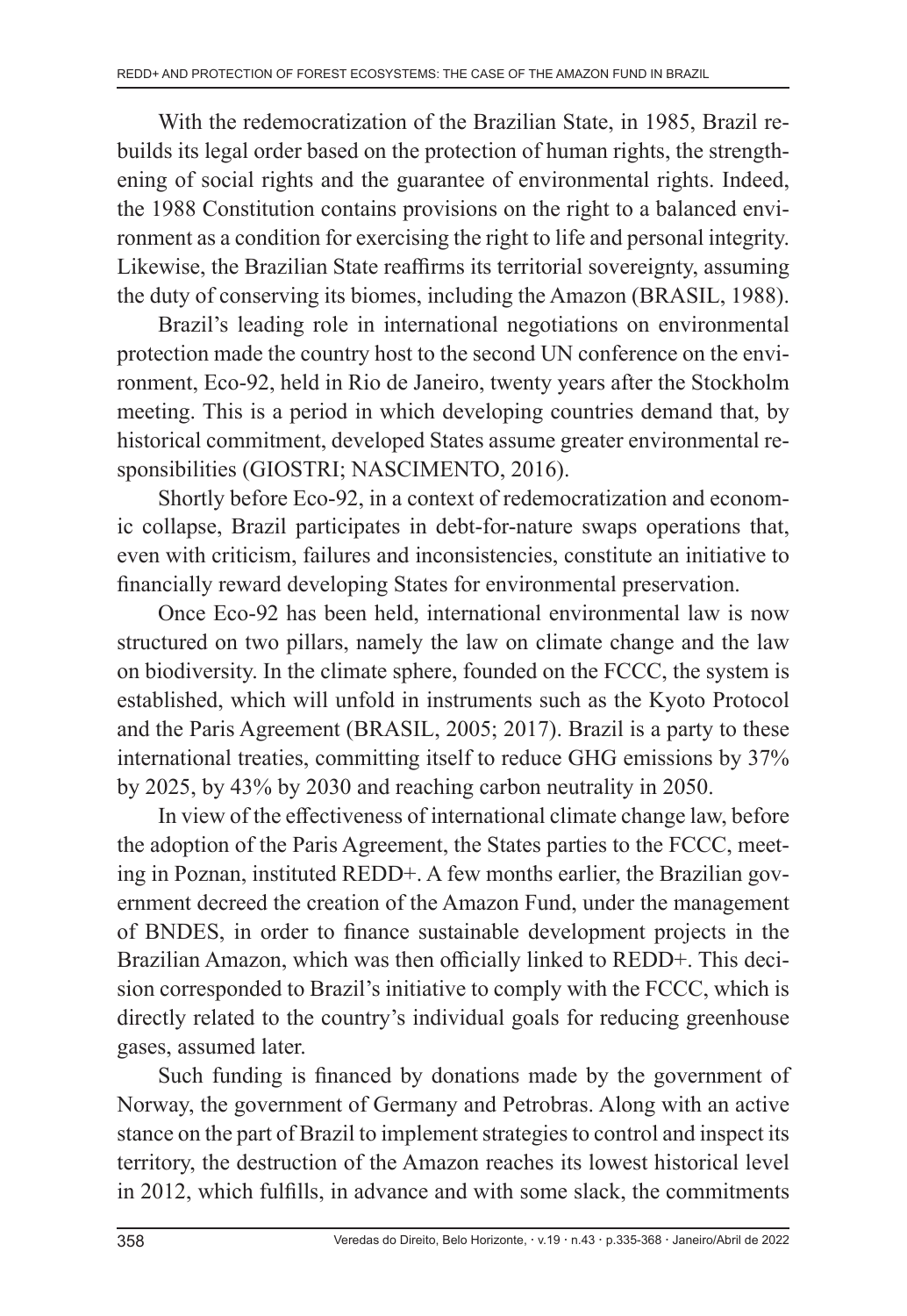assumed by the country in the Paris Agreement, in force since 2016.

Since 2013, Brazil has faced a continuous political crisis, which also became an economic crisis in 2015, one that has compromised the State's efficiency in maintaining historically low levels – less than  $5,000 \text{ km}^2$ per year – of deforestation and burning in the Amazon. In the last three years, for example, the annual average of destruction exceeded the mark of 10,000 km2 . In legal terms, the significant worsening of the Brazilian State's performance in keeping the Amazon forest standing and the threat of a recent stoppage of the Amazon Fund linked to REDD+ are not associated with Brazil's failure to comply<sup>42</sup> with the international climate change law, but with the international law on biodiversity.

Projects financed by the Amazon Fund, recognized as REDD+ operations, involving the native ecosystem should aim not only at reducing and fixing carbon, but also at conserving biodiversity. In this sense, it is also interesting to think about financing reforestation for the restoration of biodiversity in degraded lands (STICKLER *et al.*, 2009) as a strategy related to REDD+.

The effective fight against deforestation and burning of the Amazon forest by Brazil, through REDD+, is of triple interest to the international community, as it not only reduces strong GHG emissions into the atmosphere, contributing to the hydrological balance of the South American continent (ROCHA; CORREIA; FONSECA, 2015), but it also allows the preservation of Amazonian biodiversity.

In this sense, the valorization of REDD+ in the Brazilian Amazon goes beyond the limits of the FCCC, becoming a strategic element for the fulfillment of international law on biodiversity. This is how the New York Declaration and the Glasgow Declaration must be understood. Therefore, REDD+ should be examined as a mechanism for implementing the CBD, of which not only Brazil, but also Germany and Norway are parties.

#### **REFERENCES**

ALENCAR, A. *et al*. Amazônia em chamas 9: o novo e alarmante patamar do desmatamento na Amazônia. *IPAM Amazônia*, Nota técnica, n. 9, p. 1-21, fev. 2022.

Veredas do Direito, Belo Horizonte, v.19 n.43 p.335-368 Janeiro/Abril de 2022 359

<sup>42</sup> It is worth remembering, as a curiosity, that in 2005, the base year for calculating the reduction of GHG emissions, under the terms of the Paris Agreement, an area of 18,790 km<sup>2</sup> of the Brazilian Amazon was deforested (BRASIL, 2006), which corresponds to 80% more than was deforested in 2021 (DESMATAMENTO NA AMAZÔNIA…, 2022).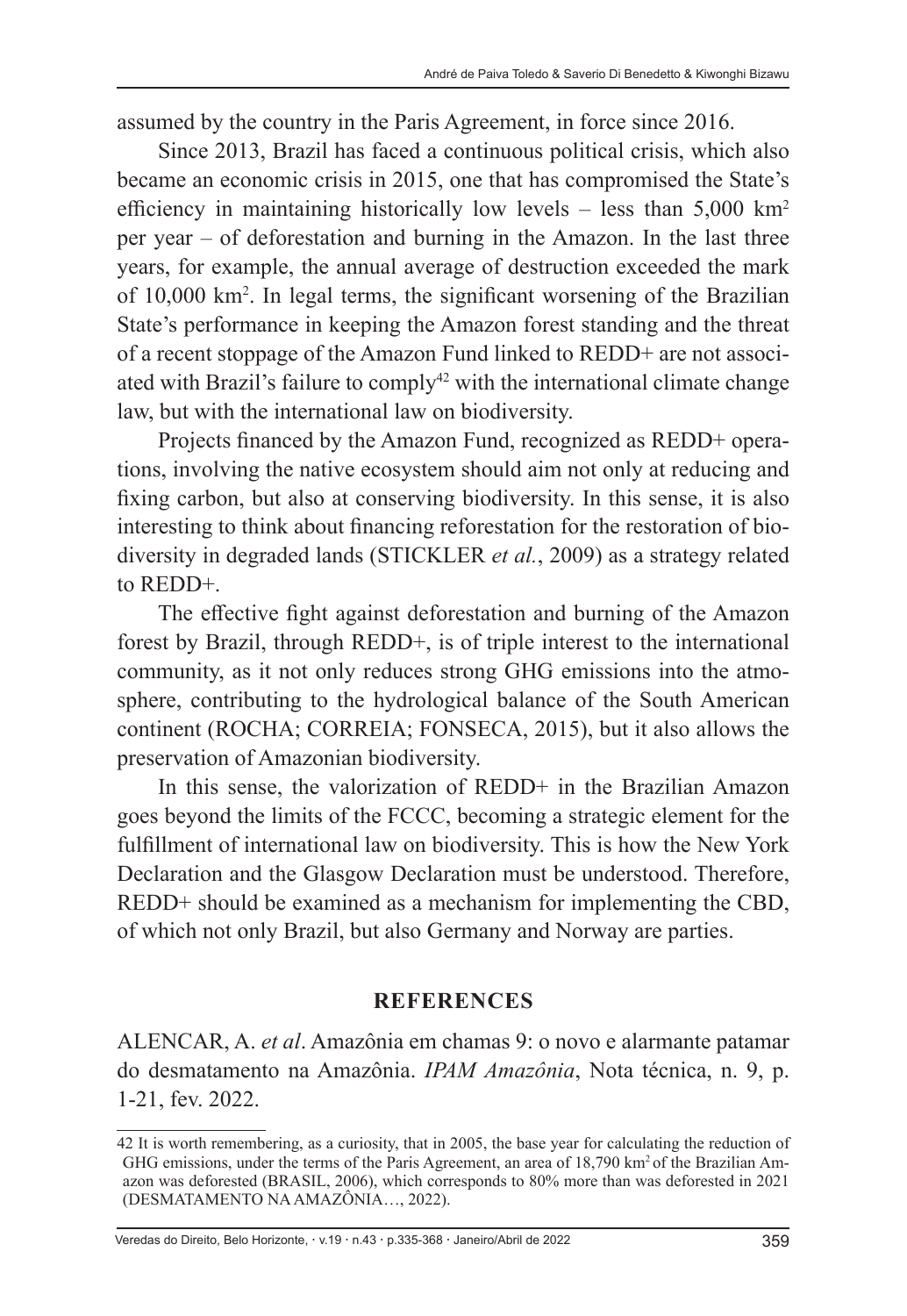ARAGÓN, L. E. A dimensão internacional da Amazônia: um aporte para sua interpretação. *Revista NERA*, Presidente Prudente, n. 42, p. 14-33, 2018.

BACEN – BANCO CENTRAL DO BRASIL. Evolução da pauta exportadora brasileira e seus determinantes. *Estudo Especial*, Brasília, DF, v. 21, n. 38, 2019.

BARBADO, N.; LEAL, A. C. Cooperação global sobre mudanças climáticas e a implementação do ODS 6 no Brasil. *Research, Society and Development*, v. 10, n. 3, p. 1-15, 2021.

BARROSO, L. R.; MELLO, P. P. C. How to save the Amazon: why the forest has more value standing than cut down. *Revista de Direito da Cidade*, Rio de Janeiro, v. 12, n. 2, p. 1379-1434, 2020.

BNDES – BANCO NACIONAL DE DESENVOLVIMENTO ECONÔ-MICO E SOCIAL. *Fundo Amazônia:* Relatório de Atividades 2009. Rio de Janeiro: BNDES, 2009.

BNDES – BANCO NACIONAL DE DESENVOLVIMENTO ECONÔ-MICO E SOCIAL. *Fundo Amazônia: Relatório de Atividades 2011: ações e projetos*. Rio de Janeiro: BNDES, 2011.

BIRNIE, P.; BOYLE, A.; REDGWELL, C. *International Law and the environment*. 3. ed. New York: Oxford University Press, 2009.

BÖRNER, J. *et al*. Post-crackdown effectiveness of field-based forest law enforcement in the Brazilian Amazon. *PLoS ONE*, v. 10, n. 4, p. 1-19, 2015.

BRASIL. *Decreto n. 85.050, de 18 de agosto de 1980*. Promulga o Tratado de Cooperação Amazônica, concluído entre os Governos República da Bolívia, da República Federativa do Brasil, da República da Colômbia, da República do Equador, da República Cooperativa da Guiana, da República do Peru, da República do Suriname e da República da Venezuela. Brasília, DF: Presidência da República, 1980. Available from: http://www.planalto. gov.br/ccivil\_03/Atos/decretos/1980/D85050.html. Access on: May 16, 2022.

BRASIL. [Constituição (1988)]. *Constituição da República Federativa do Brasil de 1988*. Brasília, DF: Presidência da República, 1988. Available from: http://www.planalto.gov.br/ccivil\_03/constituicao/constituicao.htm. Access on: May 16, 2022.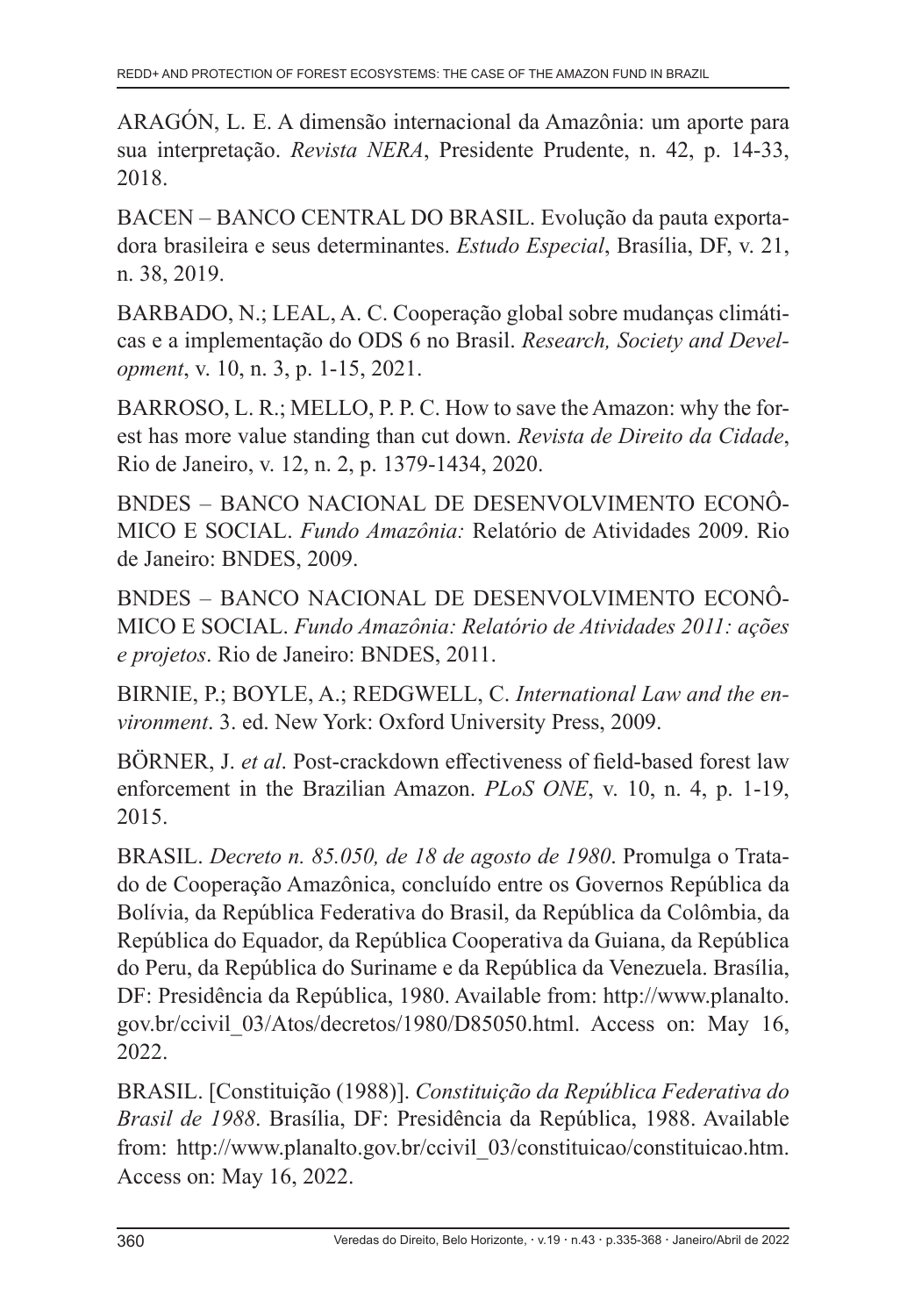BRASIL. *Decreto n. 2.519, de 16 de março de 1998*. Promulga a Convenção sobre Diversidade Biológica, assinada no Rio de Janeiro, em 05 de junho de 1992. Brasília, DF: Presidência da República, 1998a. Available from: http://www.planalto.gov.br/ccivil\_03/decreto/d2519.htm. Access on: May 16, 2022.

BRASIL. *Decreto n. 2.652, de 1º de julho de 1998*. Promulga a Convenção-Quadro das Nações Unidas sobre Mudança do Clima, assinada em Nova York, em 9 de maio de 1992. Brasília, DF: Presidência da República, 1998b. Available from: http://www.planalto.gov.br/ccivil\_03/decreto/ d2652.htm. Access on: May 16, 2022.

BRASIL. Ministério do Meio Ambiente. *Plano de Ação para Prevenção e Controle do Desmatamento na Amazônia Legal (PPCDAm)*. Brasília, DF: MMA, 2004. Available from: http://redd.mma.gov.br/images/central-de- -midia/pdf/artigos/enredd-ppcdam.pdf

BRASIL. *Decreto n. 5.455, de 12 de maio de 2005.* Promulga o Protocolo de Quioto à Convenção-Quadro das Nações Unidas sobre Mudança do Clima, aberto a assinaturas na cidade de Quioto, Japão, em 11 de dezembro de 1997, por ocasião da Terceira Conferência das Partes da Convenção-Quadro das Nações Unidas sobre Mudança do Clima. Brasília, DF: Presidência da República, 2005. Available from: http://www.planalto.gov. br/ccivil 03/ ato2004-2006/2005/decreto/d5445.htm. Access on: May 16, 2022.

BRASIL. Ministério do Meio Ambiente. Brasil apresenta proposta de incentivos positivos para redução de desmatamento. *MMA*, 14 nov. 2006. Available from: https://www.gov.br/mma/pt-br/noticias/brasil-apresenta-proposta-de-incentivos-positivos-para-reducao-de-desmatamento. Access on: May 16, 2022.

BRASIL. *Decreto n. 6.527, de 1º de agosto de 2008*. Dispõe sobre o estabelecimento do Fundo Amazônia pelo Banco Nacional de Desenvolvimento Econômico e Social – BNDES. Brasília, DF: Presidência da República, 2008. Available from: http://www.planalto.gov.br/ccivil\_03/\_ato2007- 2010/2008/decreto/d6527.htm. Access on: May 16, 2022.

BRASIL. *Lei n. 12.187, de 29 de dezembro de 2009*. Institui a Política Nacional sobre Mudança do Clima – PNMC e dá outras providências. Brasília, DF: Presidência da República, 2009. Available from: http://www.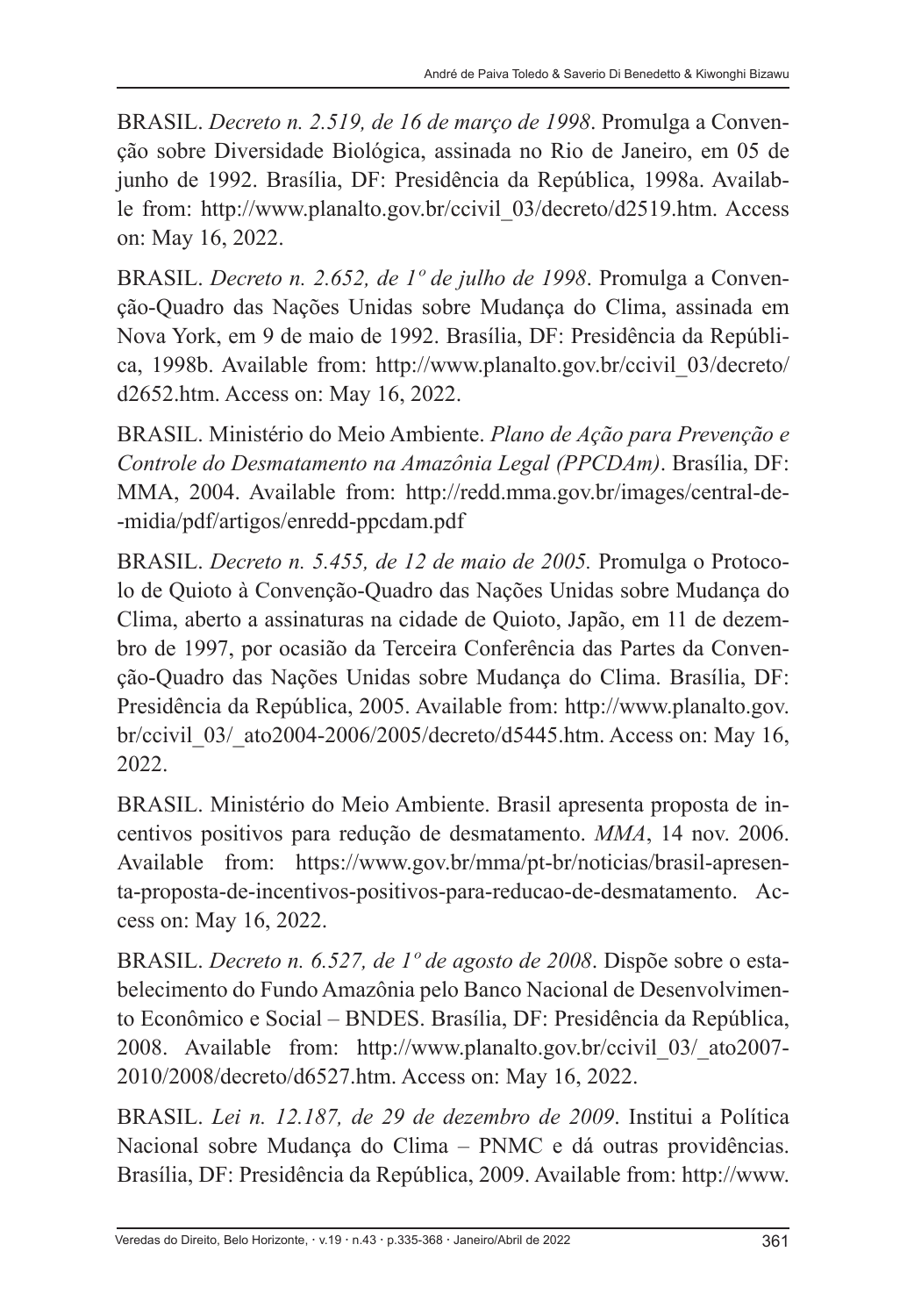planalto.gov.br/ccivil\_03/\_ato2007-2010/2009/lei/l12187.htm. Access on: May 16, 2022.

BRASIL. Ministério do Meio Ambiente. *REDD+ na Convenção-Quadro das Nações Unidas sobre Mudança do Clima*. Brasília, DF: MMA, 2014.

BRASIL. *Decreto n. 8.576, de 26 de novembro de 2015*. Institui a Comissão Nacional para Redução das Emissões de Gases de Efeito Estufa Provenientes do Desmatamento e da Degradação Florestal, Conservação dos Estoques de Carbono Florestal, Manejo Sustentável de Florestas e Aumento de Estoques de Carbono Florestal – REDD+. Brasília, DF: Presidência da República, 2015. Available from: http://www.planalto.gov.br/ccivil\_03/\_ ato2015-2018/2015/decreto/d8576.htm. Access on: May 16, 2022.

BRASIL. *Decreto n. 8.773, de 11 de maio de 2016*. Altera o Decreto n. 6.527, de 1º de agosto de 2008, que dispõe sobre o estabelecimento do Fundo Amazônia pelo Banco Nacional de Desenvolvimento Econômico e Social – BNDES. Brasília, DF: Presidência da República, 2016a. Available from: http://www.planalto.gov.br/ccivil\_03/\_ato2015-2018/2016/decreto/ D8773.htm. Access on: May 16, 2022.

BRASIL. Ministério do Meio Ambiente. *ENREDD+:* estratégia nacional para redução das emissões provenientes do desmatamento e da degradação florestal, conservação dos estoques de carbono florestal, manejo sustentável de florestas e aumento de estoques de carbono florestal. Brasília, DF: MMA, 2016b.

BRASIL. *Decreto n. 9.073, de 5 de junho de 2017*. Promulga o Acordo de Paris sob a Convenção-Quadro das Nações Unidas sobre Mudança do Clima, celebrado em Paris, em 12 de dezembro de 2015, e firmado em Nova Iorque, em 22 de abril de 2016. Brasília, DF: Presidência da República, 2017. Available from: http://www.planalto.gov.br/ccivil\_03/\_ato2015- 2018/2017/decreto/d9073.htm. Access on: May 16, 2022.

BRASIL. *Decreto n. 10.144, de 28 de novembro de 2019*. Institui a Comissão Nacional para Redução das Emissões de Gases de Efeito Estufa Provenientes do Desmatamento e da Degradação Florestal, Conservação dos Estoques de Carbono Florestal, Manejo Sustentável de Florestas e Aumento dos Estoques de Carbono Florestal – REDD+. Brasília, DF: Presidência da República, 2019. Available from: http://www.planalto.gov.br/ ccivil 03/ ato2019-2022/2019/decreto/D10144.htm. Access on: May 16, 2022.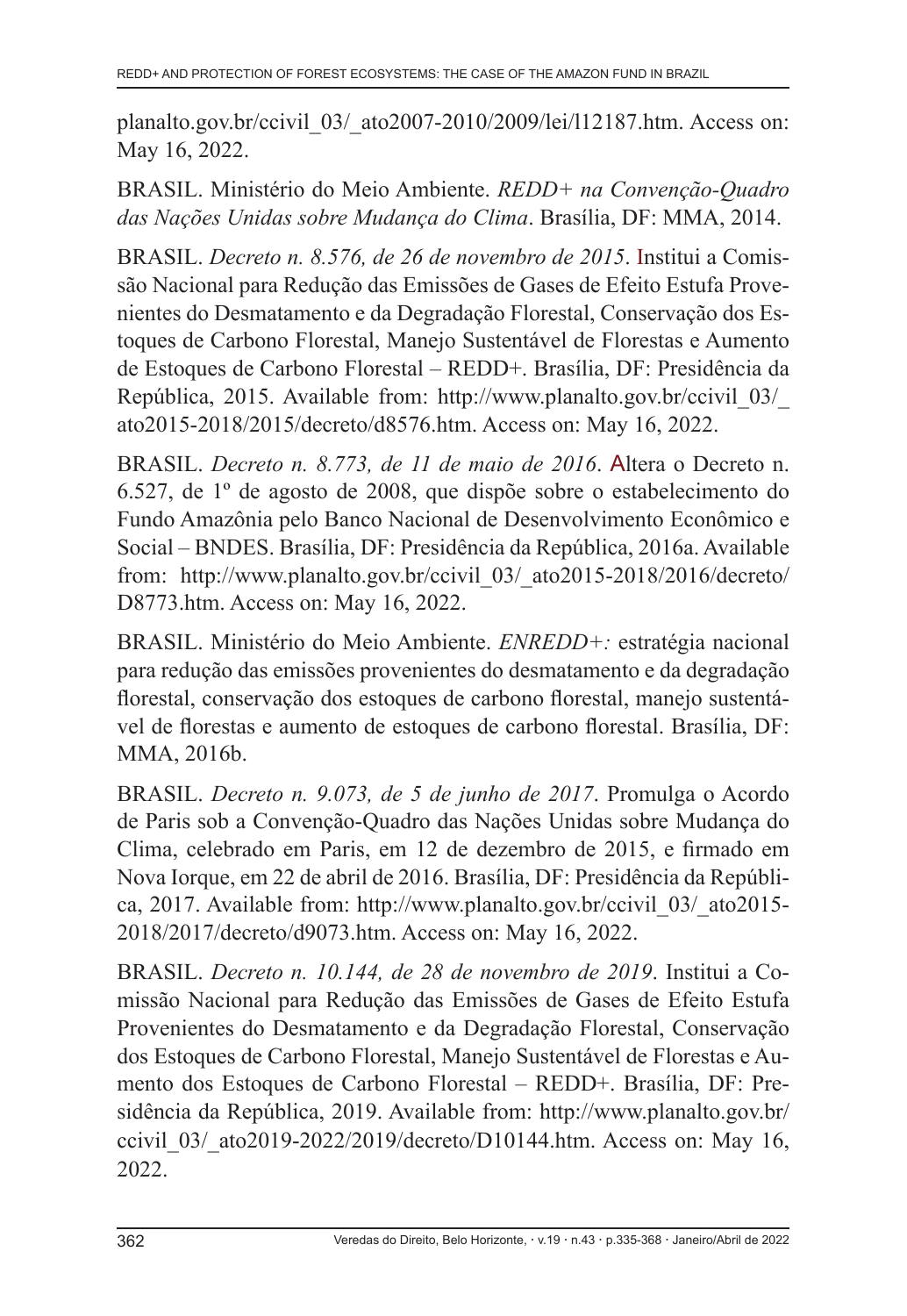BRESSER-PEREIRA, L. C. Uma interpretação da América Latina: a crise do Estado. *Novos Estudos CEBRAP*, São Paulo, n. 37, p. 37-57, 1993.

CBD – UNITED NATIONS CONVENTIONS ON BIOLOGICAL DI-VERSITY. Aichi Biodiversity Targets. Available from: https://www.cbd. int/sp/targets/. Access on: May 16, 2022.

CBD – CONVENTION ON BIOLOGICAL DIVERSITY. Target 15, *CBD*. Available from: https://www.cbd.int/aichi-targets/target/15. Access on: May 12, 2022.

DESMATAMENTO NA AMAZÔNIA cresce 29% em 2021 e é o maior dos últimos 10 anos. *Imazon*, 17 jan. 2022. Available from: https://imazon. org.br/imprensa/desmatamento-na-amazonia-cresce-29-em-2021-e-e-omaior-dos-ultimos-10-anos/. Access on: May 12, 2022.

EULER, A. M. C. O acordo de Paris e o futuro do REDD+ no Brasil. *Cadernos Adenauer*, Berlin, v. XVII, n. 2, p. 85-103, 2016.

GARCIA, B. *The Amazon from an International Law perspective*. New York: Cambridge University Press, 2011.

GARCIA B. *et al*. REDD+ and forest protection on indigenous lands in the Amazon. *RECIEL*, n. 30, p. 207-219, 2021.

GARRET, R. D. *et al*. Forests and sustainable development in the Brazilian Amazon: history, trends, and future prospects. *Annual Review of Environment and Resources*, v. 46, n. 1, p. 625-652, 2021.

GIOSTRI, G. F.; NASCIMENTO, R. B. A estratégia mundial de REDD+: desafios e oportunidades no Brasil e, especialmente, na floresta amazônica. *Revista Conexão Ciência*, Formiga, v. 11, n. 1, p. 139-152, 2016.

GOMES, M. F.; FERREIRA, L. J. Fundo Amazônia e democracia. *Revista Magister de Direito Ambiental e Urbanístico*, Brasília, DF, n. 86, p. 89- 106, 2019.

GOMES, R. *et al*. Exploring the bottom-up generation of REDD+ Policy by forest-dependent peoples. *Policy Matters*, n. 17, p. 161-168, 2010.

GREGOSZ, D. Acordo UE-Mercosul: nova era glacial ou surpreendente avanço após a pandemia do novo coronavírus? *In:* THEMOTEO, R. J. *O novo acordo Mercosul-União Europeia em perspectiva*. Rio de Janeiro: Konrad Adenauer Stiftung, 2020.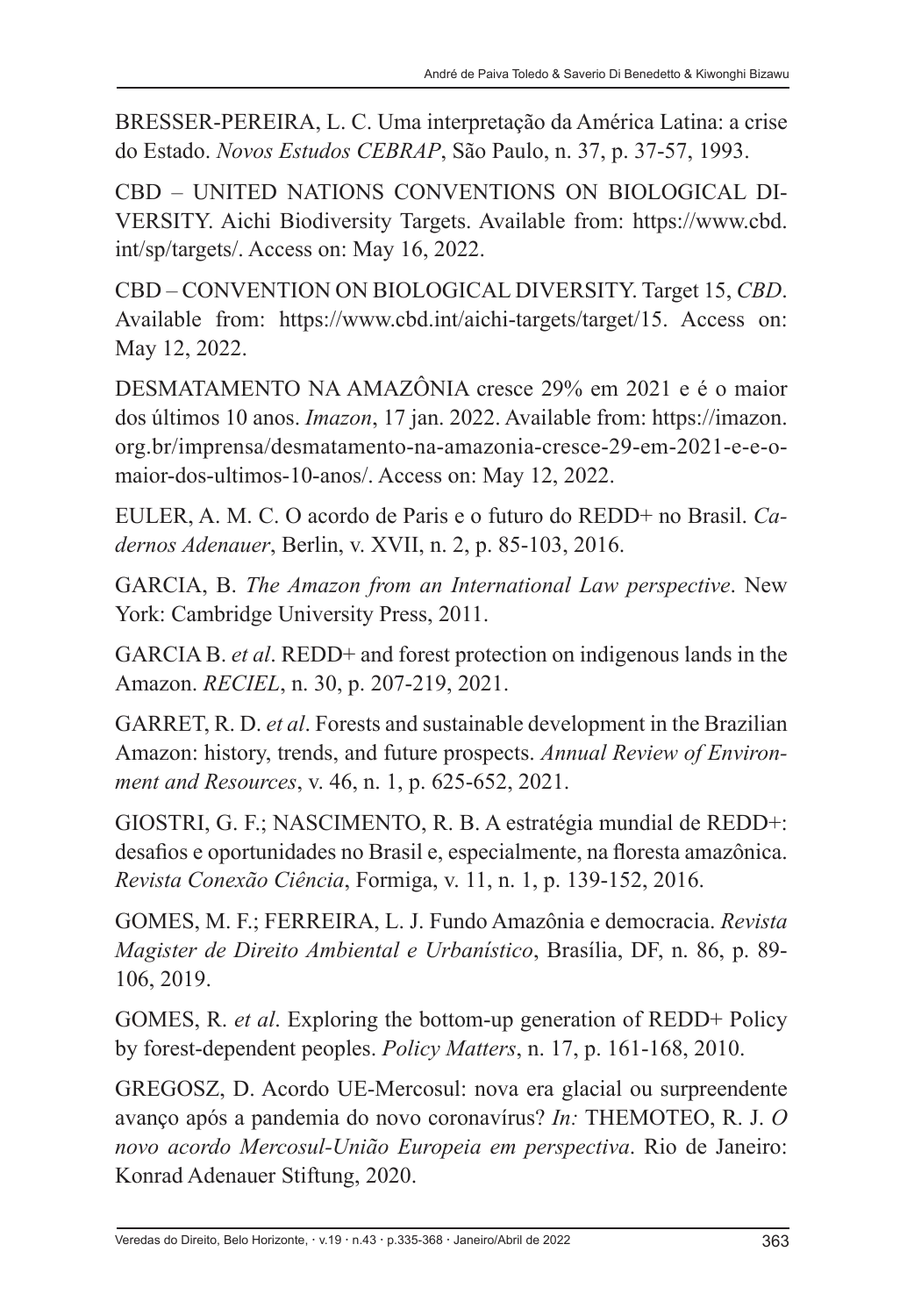GUYVARC'H, A. *Les aspects juridiques de la protection de la biodiversité*. Tese (Doutorado) – Faculté de Droit et Sciences Politiques, Nantes Université, Nantes, 1998.

INPE – INSTITUTO NACIONAL DE PESQUISAS ESPACIAIS. A estimativa da taxa de desmatamento por corte raso para a Amazônia Legal em 2019 é de 9.762 km². *INPE*, 18 nov. 2019. Available from: http://www. inpe.br/noticias/noticia.php?Cod\_Noticia=5294. Access on: May 12, 2022.

KERAMIDAS, K. *et al*. *Global Energy and Climate Outlook 2021:* advancing towards climate neutrality. Luxembourg: Publications Office of the European Union, 2021.

KFW – KFW BANCO DE DESENVOLVIMENTO. *Números e fatos 2020*. Frankfurt am Main: Grupo KFW, 2021.

MAHONY, R. Debt-for-nature swaps: who really benefits? *The Ecologist*, v. 22, n. 3, p. 97-103, 1992.

MARCOVITCH, J.; PINSKY, V. Bioma Amazônia: atos e fatos. *Estudos Avançados*, São Paulo, v. 34, n. 100, p. 83-106, 2020.

MAY, P. H. *et al*. *O contexto de REDD+ no Brasil:* determinantes, atores e instituições. 3. ed. atual. Occasional Paper 156. Bogor: CIFOR, 2016.

MELLO, N. G. R.; ARTAXO, P. Evolução do Plano de Ação para Prevenção e Controle do Desmatamento na Amazônia Legal. *Revista do Instituto de Estudos Brasileiros*, São Paulo, n. 66, p. 108-129, 2017.

MOUTINHO, P. *et al*. The emerging REDD+ regime of Brazil. *Carbon Management*, v. 2, n. 5, p. 587-602, 2011.

NEAL, S. M. Bringing developing nations on board the Climate Change Protocol: using debt-for-nature swaps to implement the clean development mechanism. *The Georgetown International Environmental Law Review*, v. XI, n. 1, p. 163-177, 1998.

NERY, D. *et al*. *Povos Indígenas e o mecanismo de Redução de Emissões por Desmatamento e Degradação Florestal (REDD+) na Amazônia Brasileira – subsídios à discussão de repartição de benefícios*. Brasília, DF: Instituto de Pesquisa Ambiental da Amazônia, 2013.

NOBRE, C. A.; NOBRE, A. D. O balanço de carbono da Amazônia brasileira. *Estudos Avançados*, São Paulo, v. 16, n. 45, p. 81-90, 2002.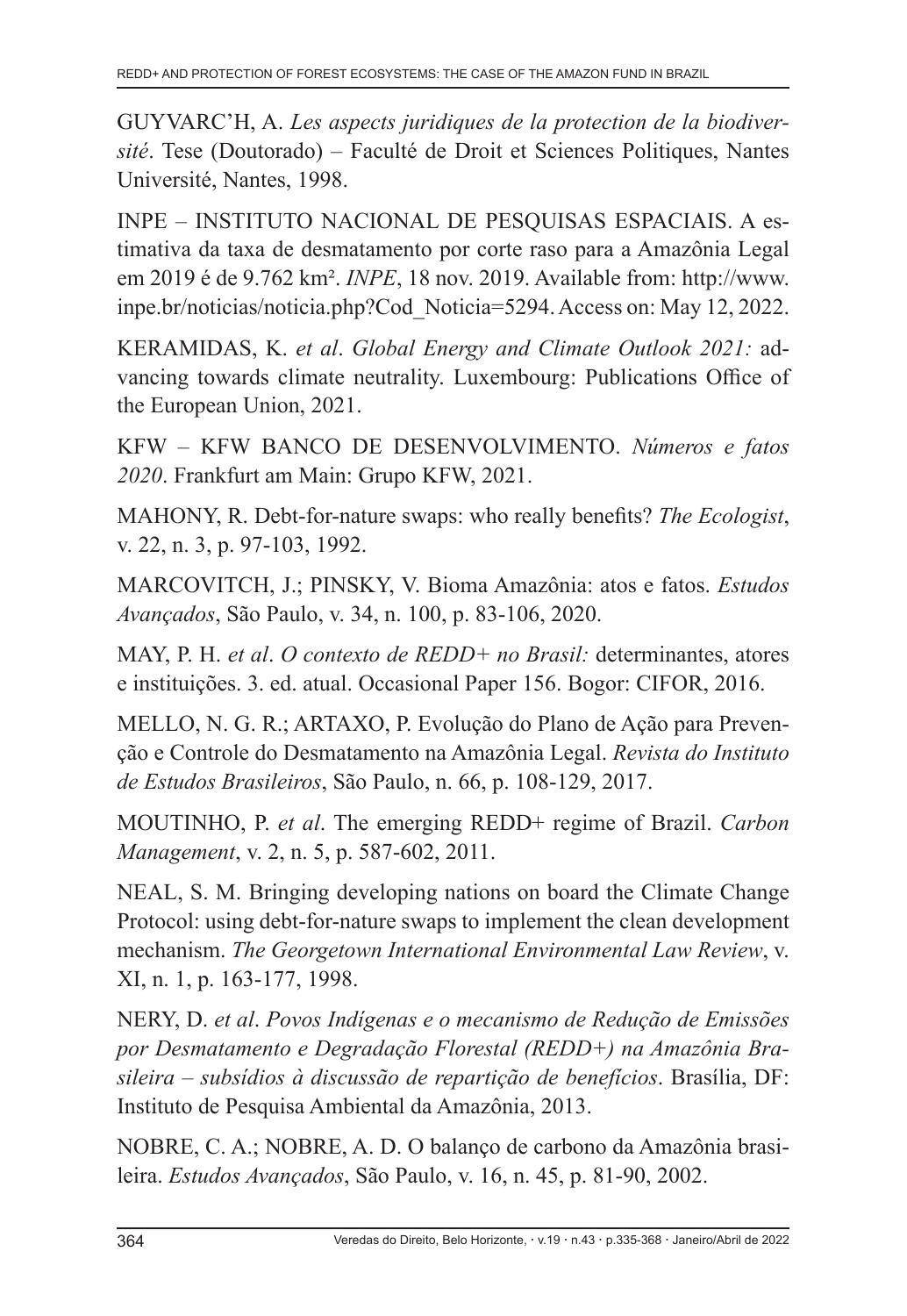O'SULLIVAN, B.; STRECK, C. Forestry and agriculture under the UNF-CCC: a jigsaw waiting to be assembled? *In:* CINNAMON, P. C.; GRAY, K. R.; TARASOFSKY, R. *The Oxford Handbook of International Climate Change Law*. Oxford: Oxford University Press, 2016. p. 564-587.

PINSKY, V. C.; KRUGLIANSKAS, I.; VICTOR, D. G. Experimentalist governance in climate finance: the case of REDD+ in Brazil. *Climate Policy*, v. 19, n. 6, p. 725-738, 2019.

PINSKY, V. C.; KRUGLIANSKAS, I. Governing REDD+: a state of the art review. *Revista de Administração da UFSM*, Santa Maria, v. 12, n. 1, p. 182-197, 2019.

POKORNY, B.; SCHOLZ, I.; JONG W. REDD+ for the poor or the poor for REDD+? About the limitations of environmental policies in the Amazon and the potential of achieving environmental goals through propoor policies. *Ecology and Society*, v. 18, n. 2, 2013.

PRIZIBISCZKI, C. Considerado pai da biodiversidade, Thomas Lovejoy morre vítima de câncer. *OECO*, 25 dez. 2021. Available from: https:// oeco.org.br/noticias/considerado-pai-da-biodiversidade-thomas-lovejoy-morre-vitima-de-cancer/. Access on: May 12, 2022.

RECIO, M. E. The Warsaw Framework and the Future of REDD+. *Yearbook of International Environmental Law*, v. 24, n. 1, p. 37-69, 2014.

REIS NETO, A. F.; SILVA, L. J. A.; ARAÚJO, M. S. B. Mata Atlântica pernambucana: argumentos jurídicos para implementação da R.E.D.D. *Veredas do Direito*, Belo Horizonte, v. 14, n. 30, p. 145-168, 2017.

ROCHA, V. M.; CORREIA, F. W. S.; FONSECA, P. A. M. Reciclagem da precipitação na Amazônia: um estudo de revisão. *Revista Brasileira de Meteorologia*, Rio de Janeiro, v. 30, n. 1, p. 59-70, 2015.

RODRIGUES, R. J.; MENDES, T. A.. From the citizen's constitution to REDD+: domestic and international policy instruments intersecting climate change and forestry in Brazil from 1988 to 2018. *Revista Brasileira de Políticas Públicas e Internacionais*, João Pessoa, v. 4, n. 2, p. 50-73, 2019.

SANDS, P. *et al*. *Principles of International Environmental Law*. 4. ed. Cambridge; New York: Cambridge University Press, 2018.

SAVARESI, A. reducing emissions from deforestation in developing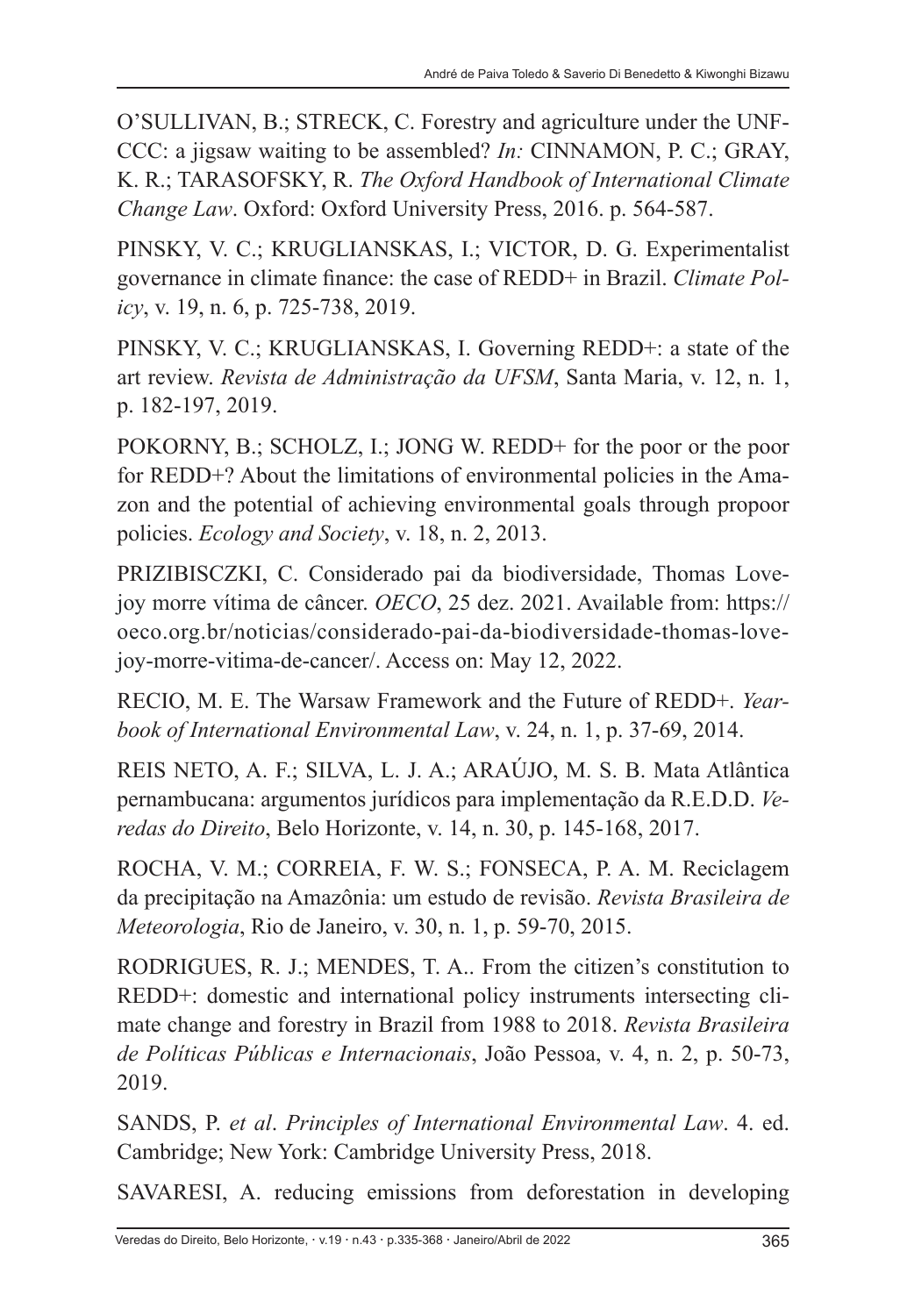countries under the UNFCCC: caveats and opportunities for biodiversity. *Yearbook of International Environmental Law*, v. 21, n. 1, p. 81-113, 2010.

SILVA, J. V. F.; SMITH JÚNIOR, F. P.; SILVA, A. C. Migração e colonização da Transamazônica na obra de Odette de Barros Mott. *Nova Revista Amazônica*, Bragança, v. VI, n. 2, p. 103-122, 2018.

SIMONET, G. *et al*. E. Effectiveness of a REDD+ project in reducing deforestation in the Brazilian Amazon. *Amer. J. Agr. Econ.*, v. 101, n. 1, p. 211-229, 2019.

SOARES, G. F. S. *Direito Internacional do Meio Ambiente:* emergência, obrigações e responsabilidades. São Paulo: Atlas, 2001.

STICKLER, C. M. *et al*. The potential ecological costs and cobenefits of REDD: a critical review and case study from the Amazon region. *Global Change Biology*, n. 15, p. 2803-2824, 2009.

STIGLITZ, J. E. *Os exuberantes anos 90:* uma nova interpretação da década mais próspera da história. São Paulo: Companhia das Letras, 2003.

TEIXEIRA, E. M. S. F.; CICHOVSKI, P. K. B. A paradiplomacia e a gestão da Amazônia no federalismo brasileiro. *Veredas do Direito*, Belo Horizonte, v. 17, n. 39, p. 309-337, 2020.

TERRA, M. C. T. A renegociação da dívida brasileira de 1994: uma cura para a dívida pendente? *Pesq. Plan. Econ.*, Rio de Janeiro, v. 29, n. 3, p. 297-314, 1999.

THAPA, B. Debt-for-nature swaps: an overview. *International Journal of Sustainable Development & World Ecology*, v. 5, n. 4, p. 249-262, 1998.

TOLEDO, A. P. *Amazônia:* soberania ou internacionalização. Belo Horizonte: Arraes, 2012.

TOLEDO, A. P.; DI BENEDETTO, S. Guiana Francesa. *In:* COSTA, B. S. *Povos originários da Amazônia internacional*. Rio de Janeiro: Lumen Juris, 2018. p. 139-174.

TOLEDO, A. P.; BIZAWU, K. Condições jurídicas internacionais de intervenção na Amazônia. *Veredas do Direito*, Belo Horizonte, v. 16, n. 36, p. 91-122, 2019.

UN – UNITED NATIONS. Our Common Future. Report of the World Commission on Environment and Development. New York: United Nations, 1987.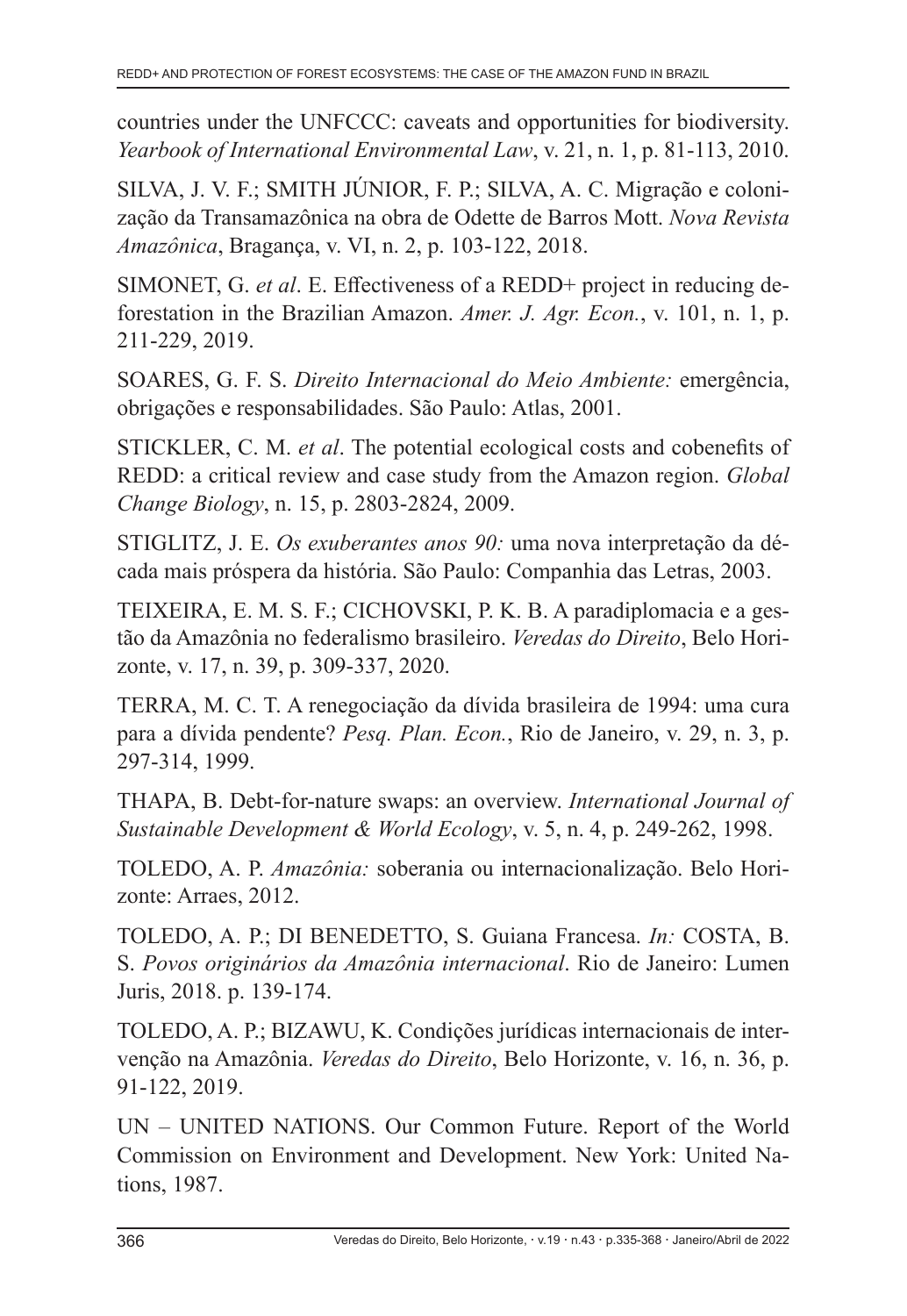UN – UNITED NATIONS. United Nations General Assembly. *Resolution 43/196.* United Nations conference on environment and development. New York, 20 dec. 1988. Available from: http://www.un-documents.net/ a43r196.htm. Access on: May 16, 2022.

UN – UNITED NATIONS. New York Declaration on Forests: Declaration and Action Agenda. New York: Climate Summit 2014, 23 Sep. 2014.

UNFCCC – UNITED NATIONS FRAMEWORK CONVENTION ON CLIMATE CHANGE. *Decision 1/CP.13: Bali Action Plan. Report of the Conference of the Parties on its thirteenth session, held in Bali from 3 to 15 December 2007a*. Available from: https://unfccc.int/resource/docs/2007/ cop13/eng/06a01.pdf. Access on: May 16, 2022.

UNFCCC – UNITED NATIONS FRAMEWORK CONVENTION ON CLIMATE CHANGE. Decision 2/CP.13: Reducing emissions from deforestation in developing countries: approaches to stimulate action. *Report of the Conference of the Parties on its thirteenth session, held in Bali from 3 to 15 December 2007b*. Available from: https://unfccc.int/resource/ docs/2007/cop13/eng/06a01.pdf. Access on: May 16, 2022.

UNFCCC – CONVENCIÓN MARCO SOBRE EL CAMBIO CLIMÁTI-CO DE NACIONES UNIDAS. Decisión 1/CP.16 Acuerdos de Cancún: resultado de la labor del Grupo de Trabajo Especial sobre la cooperación a largo plazo en el marco de la Convención. Informe de la Conferencia de las Partes sobre su 16º período de sesiones, celebrado en Cancún del 29 de noviembre al 10 de diciembre de 2010. FCCC/CP/2010/7/Add.1, 15 Mar. 2010.

UNFCCC – UNITED NATIONS FRAMEWORK CONVENTION ON CLIMATE CHANGE. *Glasgow Leaders' Declaration on Forest and Land Use*. Glasgow: COP26, 2 nov. 2021. Available from: https://ukcop26.org/ glasgow-leaders-declaration-on-forests-and-land-use/. Access on: May 16, 2022.

UNFCCC – UNITED NATIONS FRAMEWORK CONVENTION ON CLIMATE CHANGE. *Warsaw Framework for REDD-plus*. Available from: https://unfccc.int/topics/land-use/resources/warsaw-framework-forredd-plus. Access on: May 16, 2022a.

UNFCCC – UNITED NATIONS FRAMEWORK CONVENTION ON CLIMATE CHANGE. *Reduce Emissions from Deforestation and Forest*